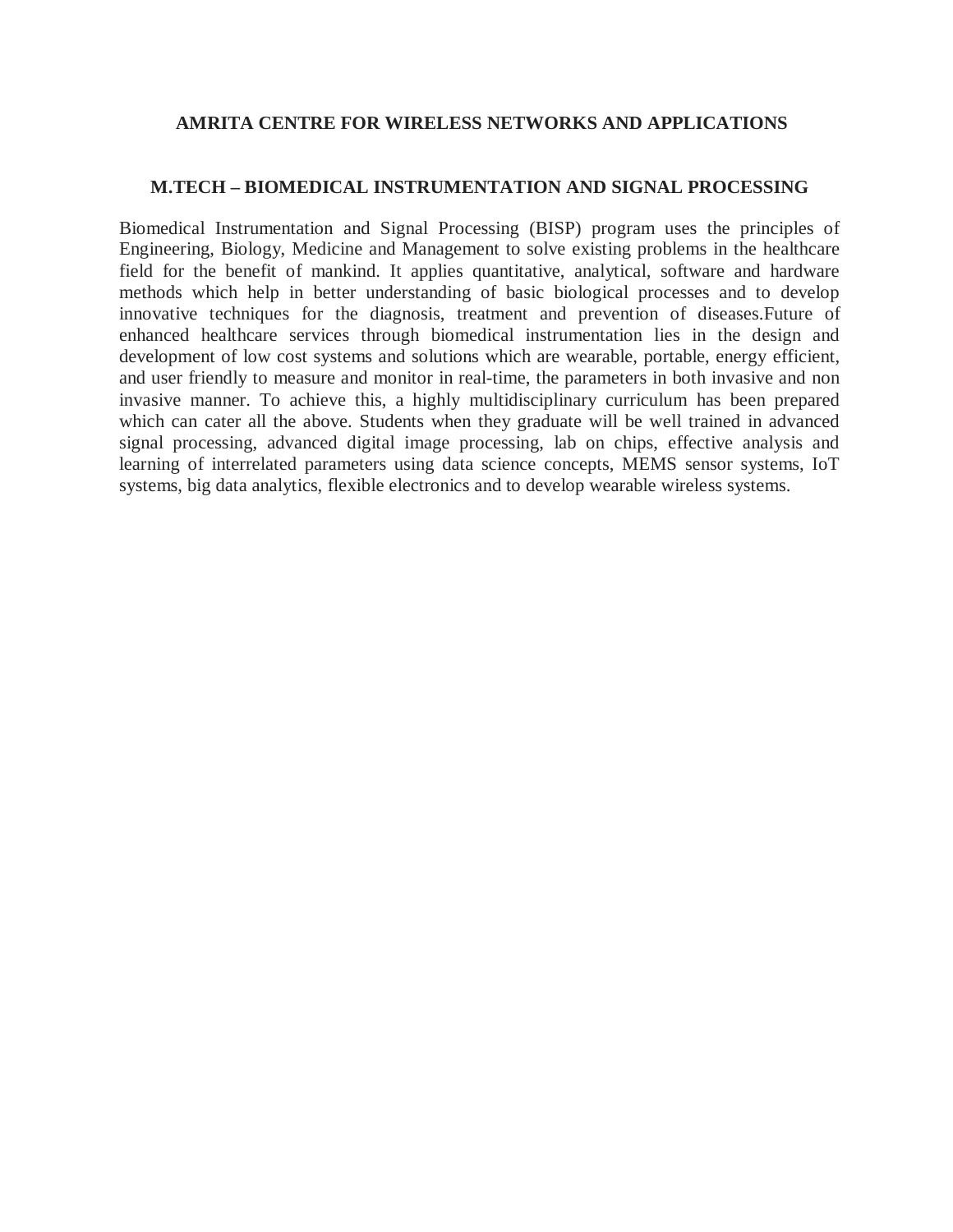# **CURRICULUM**

# **First Semester**

| <b>Course Code</b> | Type      | Course                                                   | L              | T              | P              | Cr.            |
|--------------------|-----------|----------------------------------------------------------|----------------|----------------|----------------|----------------|
| 19MA601            | <b>FC</b> | <b>Foundations of Mathematics</b>                        | $\overline{2}$ | $\Omega$       | 1              | 3              |
| 19BI601            | <b>FC</b> | <b>Basics of Digital Signal Processing</b>               | $\overline{2}$ | $\Omega$       | 1              | 3              |
| 19BI611            | <b>SC</b> | Basics of Human Anatomy and Physiology                   | $\overline{2}$ | 0              | $\Omega$       | $\overline{2}$ |
| 19BI612            | <b>SC</b> | <b>Embedded Systems Design</b>                           | 3              | 0              |                | 4              |
| 19BI602            | <b>FC</b> | <b>Advanced Computer Programming</b>                     | $\Omega$       | $\theta$       | 1              | 1              |
| 19BI613            | <b>SC</b> | Sensor Design and System Development                     | $\overline{2}$ | $\overline{0}$ | 1              | 3              |
| 19BI614            | <b>SC</b> | <b>Biomedical Instruments and Data</b><br>Interpretation | $\overline{2}$ | $\Omega$       | $\Omega$       | $\overline{2}$ |
| 19BI795            | P         | Live-in-Labs-I - Participatory Design and<br>Modelling   | $\theta$       | $\Omega$       | $\Omega$       | $\Omega$       |
| 19HU601            | HU        | Amrita Values Program*                                   | $\Omega$       | $\theta$       | $\theta$       | P/F            |
| 19HU602            | HU        | Career Competency I*                                     | $\Omega$       | $\overline{0}$ | $\overline{0}$ | P/F            |
|                    |           | <b>Total Credits</b>                                     |                |                |                | 18             |

\*Non-credit Course

# **Second Semester**

| Course Code | Type      | Course                                                                                | L              |          | P        | Cr.                   |
|-------------|-----------|---------------------------------------------------------------------------------------|----------------|----------|----------|-----------------------|
| 19BI615     | <b>SC</b> | <b>Biomedical Image Processing</b>                                                    | $\overline{2}$ | $\theta$ |          | 3                     |
| 19BI616     | <b>SC</b> | <b>Machine Learning</b>                                                               | $\overline{2}$ | $\theta$ |          | 3                     |
| 19BI603     | <b>FC</b> | Design and Analysis of Algorithm                                                      | $\overline{2}$ | $\Omega$ |          | 3                     |
|             | E         | Elective I                                                                            | 2              | $\theta$ | $\Omega$ | $\mathcal{D}_{\cdot}$ |
| 19BI617     | <b>SC</b> | Biomedical Equipment and Safety,<br><b>Intellectual Properties and Medical Ethics</b> |                | $\theta$ | $\Omega$ |                       |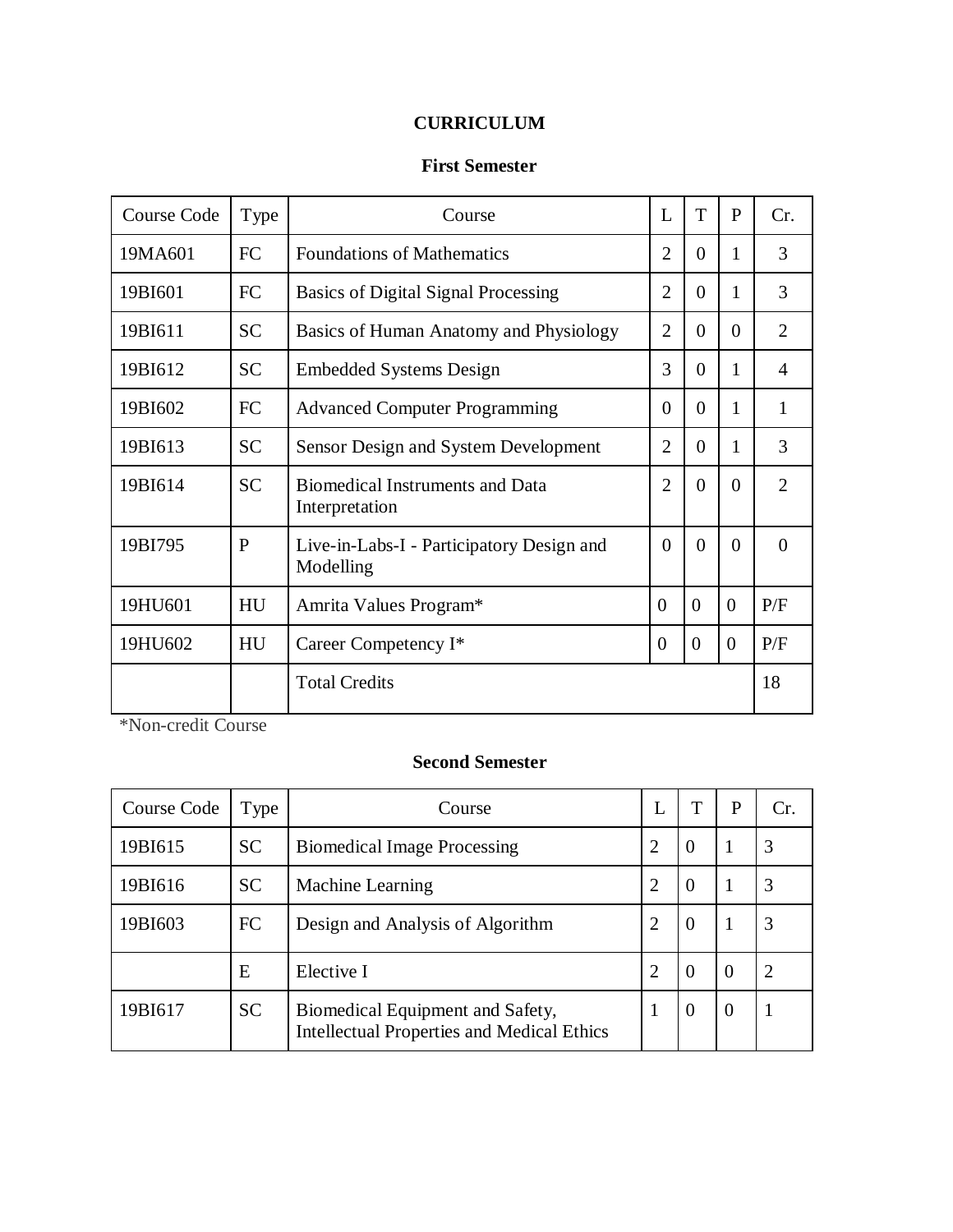| 19RM600 | <b>SC</b> | Research Methodology                |          | -0       | $\theta$       | 2  |
|---------|-----------|-------------------------------------|----------|----------|----------------|----|
|         | FE        | Fractal Elective I                  | $\theta$ |          | $\theta$       |    |
|         | FE        | Fractal Elective II                 | $\Omega$ |          | $\theta$       |    |
| 19BI618 | <b>SC</b> | Biomedical Instrumentation Lab *IoC | $\Omega$ | $\Omega$ |                |    |
| 19HU603 | HU        | <b>Career Competency II</b>         | $\Omega$ | $\Omega$ | $\overline{2}$ |    |
|         |           | <b>Total Credits</b>                |          |          |                | 18 |

\*Industry Oriented Course

# **Third Semester**

| Course Code | Type         | Course                                                              | L              | T        | P        | Cr             |
|-------------|--------------|---------------------------------------------------------------------|----------------|----------|----------|----------------|
| 19BI619     | <b>SC</b>    | Internet of Things: Architecture and System<br>Design               | $\overline{2}$ | $\theta$ | 1        | 3              |
|             | E            | Elective II                                                         | $\overline{2}$ | $\theta$ | $\theta$ | $\overline{2}$ |
|             | E            | Elective III                                                        | $\overline{2}$ | $\Omega$ | $\theta$ | 2              |
|             | E            | Fractal Elective III                                                | $\Omega$       | $\Omega$ | 1        | 1              |
| 19BI798     | P            | Dissertation                                                        |                |          |          | 6              |
| 19BI796     | $\mathbf{P}$ | Live-in-Labs II- Lab-to-Field: People<br><b>Centered Innovation</b> | $\Omega$       | $\Omega$ | $\Omega$ | $\Omega$       |
|             |              | Total                                                               |                |          |          | 14             |

# **Fourth Semester**

| Course Code | Type | Course                                                                  |  |    |
|-------------|------|-------------------------------------------------------------------------|--|----|
| 19BI799     | P    | Dissertation                                                            |  | 14 |
| 19BI797     | P    | Live-in-Labs III- Social Business: People<br><b>Centered Innovation</b> |  |    |
|             |      |                                                                         |  | 15 |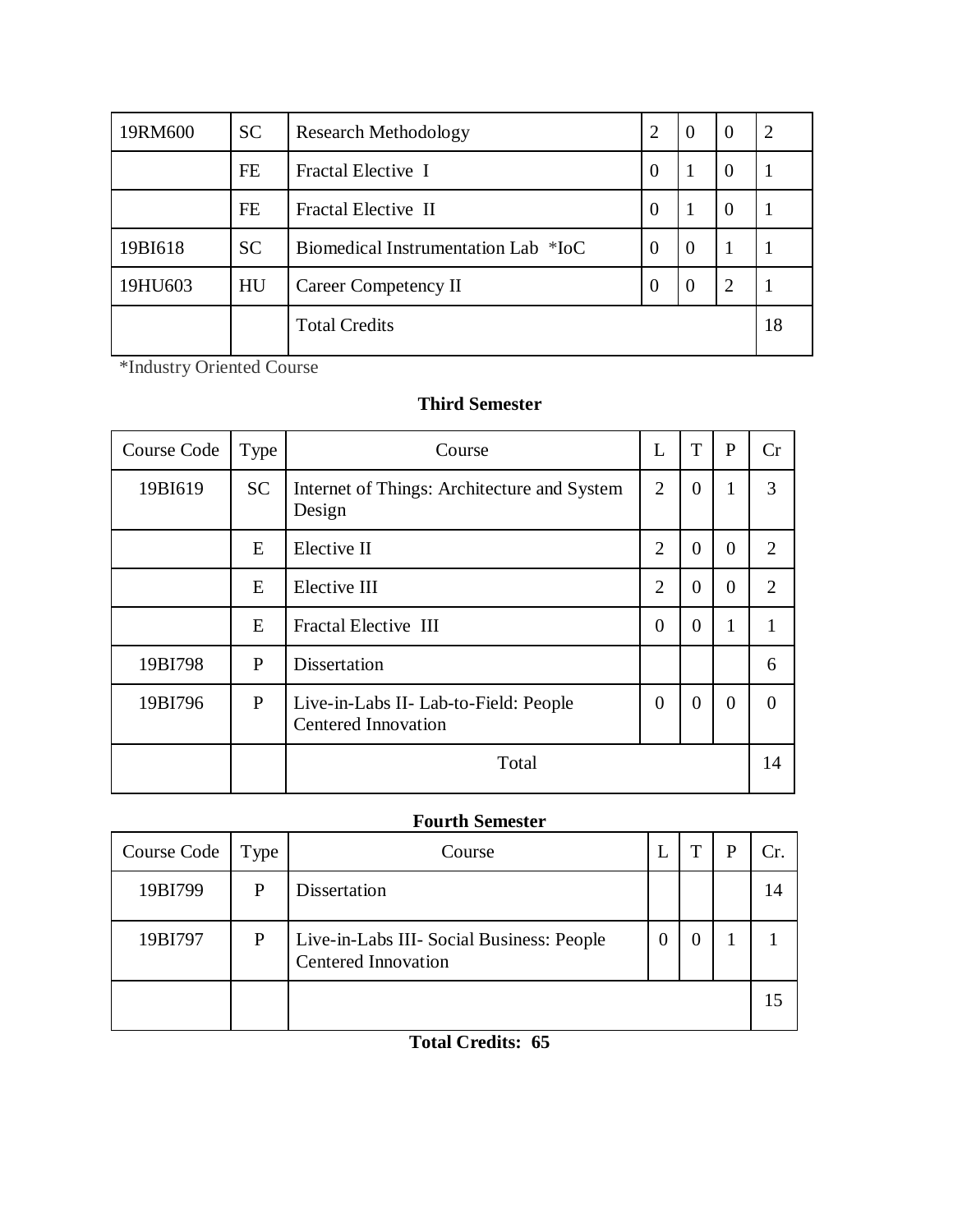# **List of Courses**

# **Foundation Core**

| Course<br>Code | Type      | Course                                     |   | Т              | P |   |
|----------------|-----------|--------------------------------------------|---|----------------|---|---|
| 19MA601        | FC        | <b>Foundations of Mathematics</b>          | っ | $\Omega$       |   | 3 |
| 19BI601        | <b>FC</b> | <b>Basics of Digital Signal Processing</b> | っ | $\overline{0}$ |   | 3 |
| 19BI602        | FC        | <b>Advanced Computer Programming</b>       | 0 | 0              |   |   |
| 19BI603        | FC        | Design and Analysis of Algorithms          | ി | 0              |   |   |

# **Subject Core**

| Course<br>Code | Type      | Course                                                                                | L              | T        | P              | Cr             |
|----------------|-----------|---------------------------------------------------------------------------------------|----------------|----------|----------------|----------------|
| 19BI611        | <b>SC</b> | Basics of Human Anatomy and Physiology                                                | $\overline{2}$ | $\Omega$ | $\overline{0}$ | $\mathfrak{D}$ |
| 19BI612        | <b>SC</b> | <b>Embedded Systems Design</b>                                                        | 3              | $\Omega$ | 1              | $\overline{A}$ |
| 19BI613        | <b>SC</b> | Sensor Design and System Development                                                  | 2              | $\Omega$ | 1              | 3              |
| 19BI614        | <b>SC</b> | <b>Biomedical Instruments and Data</b><br>Interpretation                              | $\overline{2}$ | $\Omega$ | $\overline{0}$ | 2              |
| 19BI615        | <b>SC</b> | <b>Biomedical Image Processing</b>                                                    | $\overline{2}$ | $\theta$ | 1              | 3              |
| 19BI616        | <b>SC</b> | Machine Learning                                                                      | $\overline{2}$ | $\Omega$ | 1              | 3              |
| 19BI617        | <b>SC</b> | Biomedical Equipment and Safety,<br><b>Intellectual Properties and Medical Ethics</b> |                | $\Omega$ | 0              |                |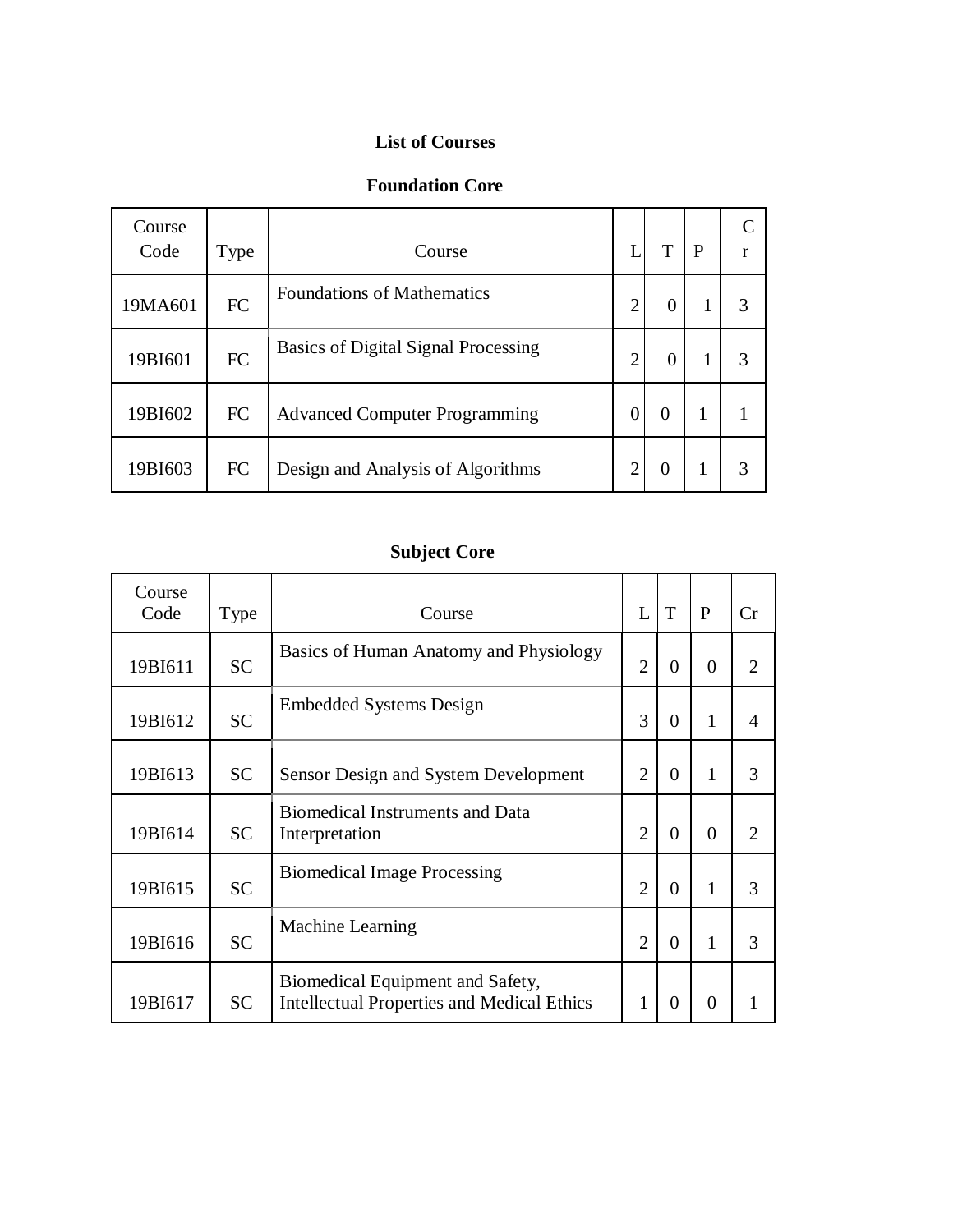| 19BI618 | <b>SC</b> | <b>Biomedical Instrumentation Lab</b>                 |  |  |
|---------|-----------|-------------------------------------------------------|--|--|
| 19RM600 | <b>SC</b> | <b>Research Methodology</b>                           |  |  |
| 19BI619 | <b>SC</b> | Internet of Things: Architecture and System<br>Design |  |  |

# **Electives**

| Course<br>Code | Type | Course                                                   | L              | T              | $\mathbf{P}$ | Cr             |
|----------------|------|----------------------------------------------------------|----------------|----------------|--------------|----------------|
|                |      | <b>Elective I</b>                                        |                |                |              |                |
| 19BI701        | E    | <b>Fundamental Biomechanics</b>                          | $\overline{2}$ | $\theta$       | $\Omega$     | $\overline{2}$ |
| 19BI702        | E    | <b>Biofluid Mechanics</b>                                | $\overline{2}$ | $\theta$       | $\Omega$     | $\overline{2}$ |
| 19BI703        | E    | <b>Mobile Computing</b>                                  | 1              | $\overline{0}$ | $\mathbf{1}$ | $\overline{2}$ |
|                |      | <b>Elective II</b>                                       |                |                |              |                |
| 19BI711        | E    | Wireless Body Area Networks                              | $\overline{2}$ | $\overline{0}$ | $\Omega$     | $\overline{2}$ |
| 19BI712        | E    | Artificial Intelligence in Biomedicine and<br>Healthcare | 1              | $\theta$       | $\mathbf{1}$ | $\overline{2}$ |
| 19BI713        | E    | <b>Wearable Computing</b>                                | $\mathbf{1}$   | $\theta$       | $\mathbf{1}$ | $\overline{2}$ |
| 19BI714        | E    | Security and Risks in Wearable Technologies              | $\overline{2}$ | $\theta$       | $\Omega$     | $\overline{2}$ |
|                |      | <b>Elective III</b>                                      |                |                |              |                |
| 19BI721        | E    | <b>Bioinformatics</b>                                    | 2              | 0              | $\Omega$     | 2              |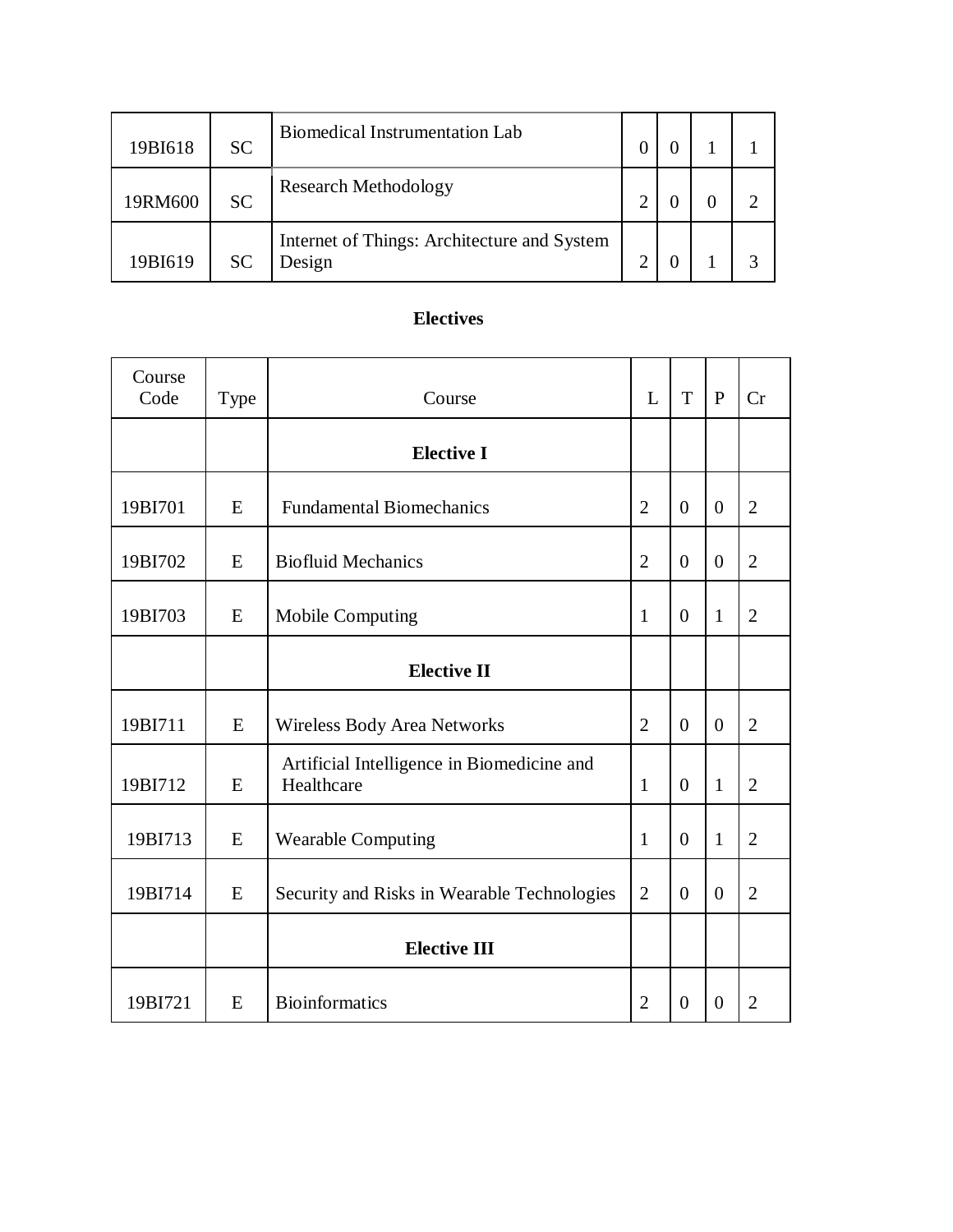| 19BI722 | E | Clinical Engineering                       | $\overline{2}$ | $\Omega$ | $\Omega$         | $\overline{2}$ |
|---------|---|--------------------------------------------|----------------|----------|------------------|----------------|
| 19BI723 | E | MEMS and NEMS Sensors and Applications     | $\overline{2}$ | $\Omega$ | $\left( \right)$ | റ              |
| 19BI724 | E | <b>Rehabilitation Engineering</b>          | $\overline{2}$ | $\Omega$ | $\theta$         | $\mathcal{D}$  |
| 19BI725 | E | <b>Advanced Biomedical Instrumentation</b> | $\overline{2}$ | $\Omega$ | $\Omega$         | $\mathcal{D}$  |
| 19BI726 | E | <b>Biostatistics</b>                       | റ              |          |                  |                |

# **Fractal Electives**

|         |           | <b>Fractal Elective I</b>                                          |              |          |          |              |
|---------|-----------|--------------------------------------------------------------------|--------------|----------|----------|--------------|
| 19BI731 | FE        | Overview of Telemedicine for Healthcare<br>Applications            | $\mathbf{1}$ | $\Omega$ | $\Omega$ | $\mathbf{1}$ |
| 19BI732 | FE        | Wearable Devices: Ethical Challenges and<br>Solutions **           | $\mathbf{1}$ | $\Omega$ | $\Omega$ | 1            |
| 19BI733 | FE        | <b>Radiation Detectors for Biomedical</b><br>Application**         | 1            | $\Omega$ | $\Omega$ | 1            |
|         |           | <b>Fractal Elective II</b>                                         |              |          |          |              |
| 19BI741 | <b>FE</b> | Introduction to Biocompatible Materials                            | $\Omega$     | 1        | $\Omega$ | 1            |
| 19BI742 | <b>FE</b> | Recent Trends in Non-invasive Techniques<br>**                     | $\Omega$     | 1        | $\Omega$ | $\mathbf{1}$ |
| 19BI743 | <b>FE</b> | Flexible and Stretchable Electronics for<br>Wearable Technologies. | $\Omega$     | 1        | $\Omega$ | 1            |
| 19BI744 | <b>FE</b> | Recent Trends in Targeted Drug Delivery<br><b>Systems</b>          | $\Omega$     | 1        | $\Omega$ | 1            |
|         |           | <b>Fractal Elective III</b>                                        |              |          |          |              |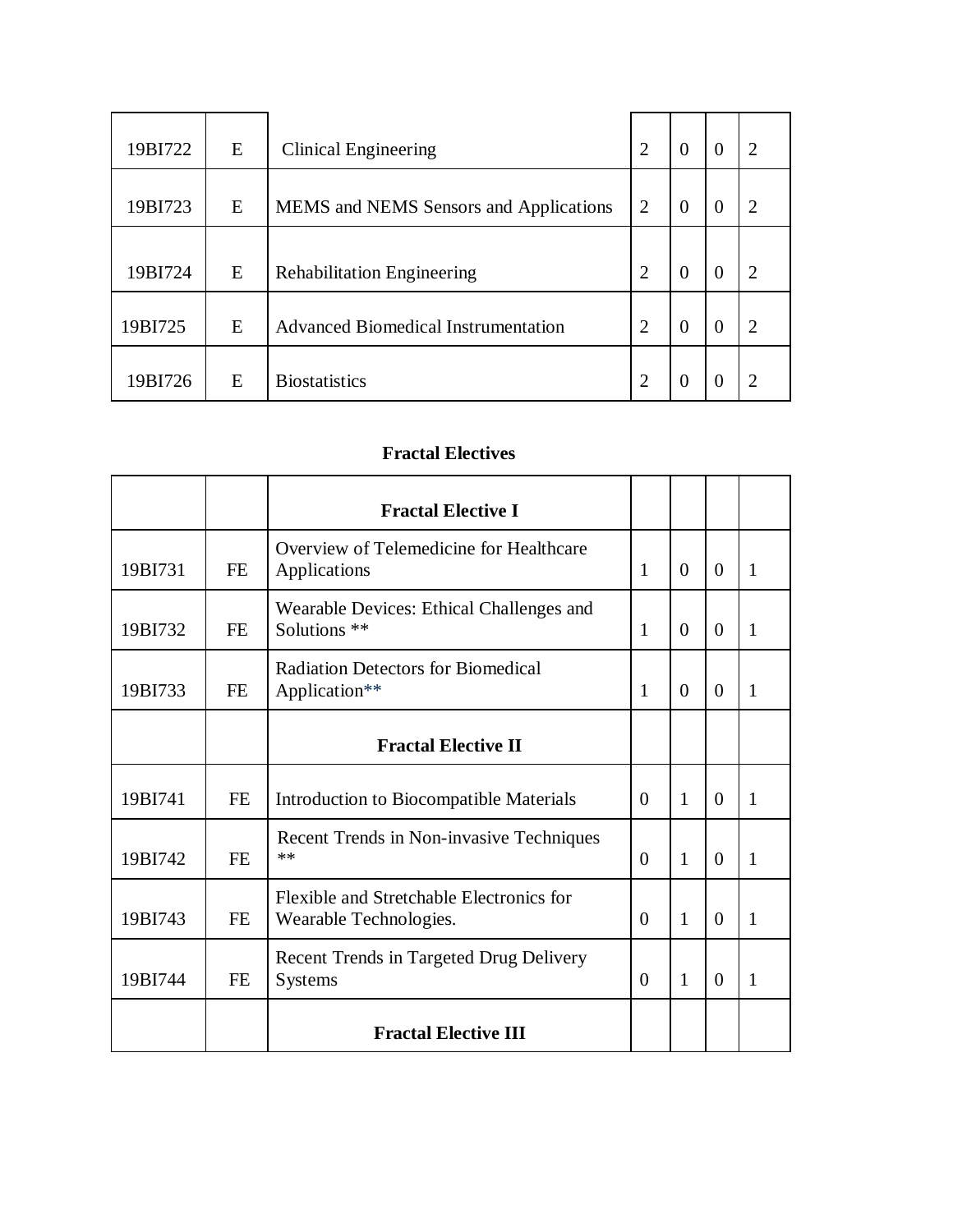| 19BI751 | FE        | Optical Fiber Technology for e-Healthcare **                           |  |  |
|---------|-----------|------------------------------------------------------------------------|--|--|
| 19BI752 | FE        | Haptics and Robotics in Healthcare **                                  |  |  |
| 19BI753 | <b>FE</b> | Wearable Technologies - Energy Expenditure<br>and Energy Harvesting ** |  |  |

\*\* Based on the recent trends and the relevant IEEE/ACM Journals and selected case studies

| Course Code | Type | Course                                                                  |  | P |    |
|-------------|------|-------------------------------------------------------------------------|--|---|----|
| 19BI795     | P    | Live-in-Labs-I - Participatory Design and<br>Modelling                  |  |   |    |
| 19BI796     | P    | Live-in-Labs II- Lab-to-Field: People<br><b>Centered Innovation</b>     |  |   |    |
| 19BI797     | P    | Live-in-Labs III- Social Business: People<br><b>Centered Innovation</b> |  |   |    |
| 19BI798     | P    | Dissertation                                                            |  |   | 6  |
| 19BI799     | P    | Dissertation                                                            |  |   | 14 |

# **Project Work**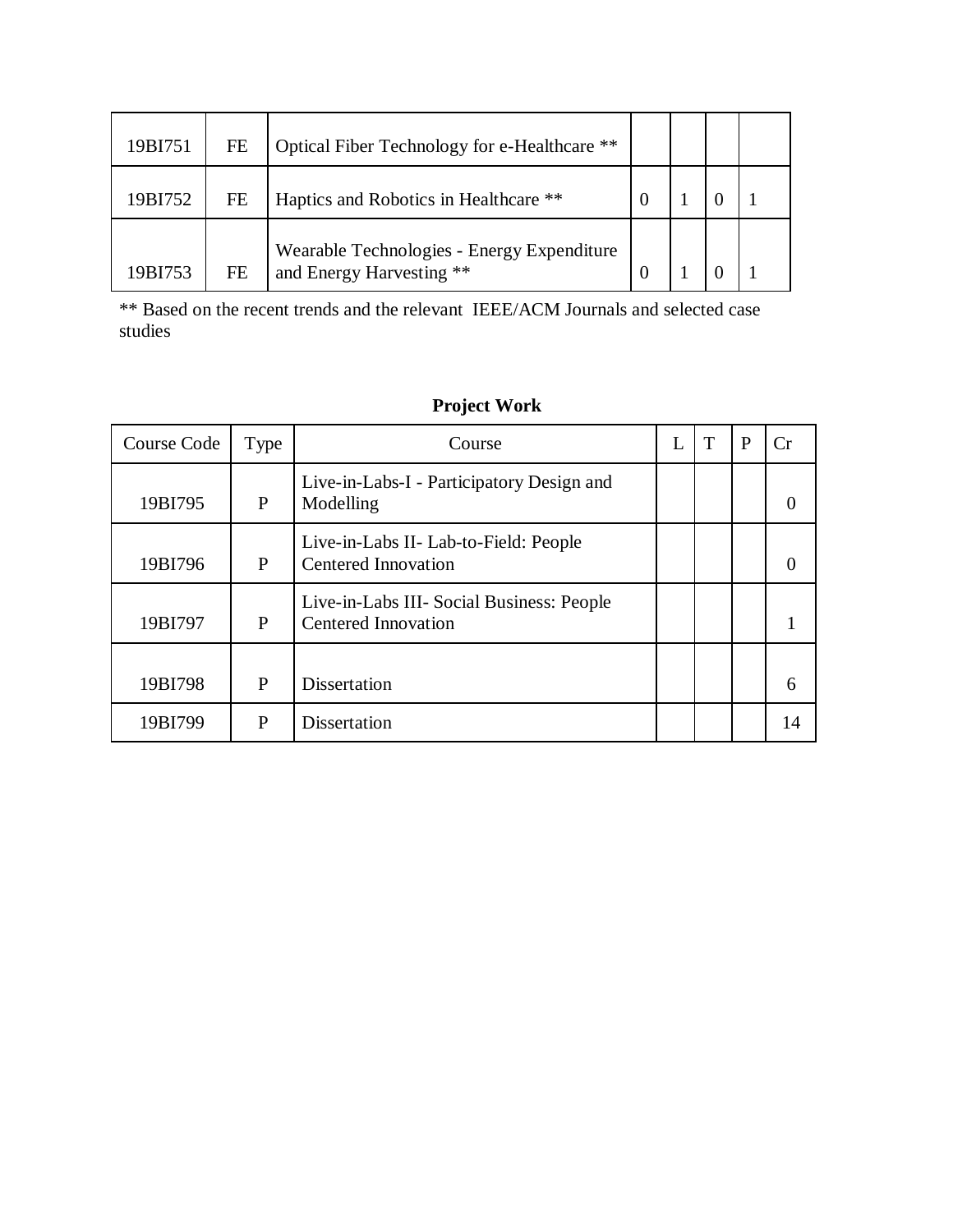#### **19MA601 FOUNDATIONS OF MATHEMATICS2-0-1-3**

Part I: Linear Algebra

Determinants- Row Reduction and Cofactor Expansions, Cramer's rule. Row picture, Column picture, Vector Spaces- Euclidean space, General (real) Vector Spaces, Subspaces, Linear Independence, Dimension, Row, Column and Null spaces.

Inner products: Norms, Orthogonal Bases and Gram-Schmidt Orthogonalization; Matrix Multiplication Problems, Matrix Analysis, Gauss Elimination Technique, LU and LDU Decomposition methods, Diagonalization of a Matrix, Singular value decomposition, Dimensionality Reduction, Principal Component Analysis.

Linear Transformations: Kernel and Range, Inverse Transformations, Matrices of Linear Transformations, Change of Basis, Similarity; Orthogonalizations and Least Squares, Parallel Matrix Computations, Unsymmetric Eigenvalue problem, Symmetric Eigenvalue problem, Iterative methods for linear systems, Lanczos methods.

#### Part II: Probability Theory

Introduction to Probability, Conditional Probability, Bayes' theorem; Random Variables, Analysis of discrete and continuous random variables, Probability Distributions, Distribution Functions, Mean and Variance of random variables, Standard Discrete and Continuous Distributions and their properties; Analysis of Joint Probability Distributions of discrete and continuous random variables, Two or more random variables, Joint, Marginal and Conditional Probability Distributions, independence of random variables, Covariance and correlation, Linear functions of random variables, several functions of random variables, Convergence of random variables, Law of Large Numbers, Central Limit Theorem.

#### **TEXT BOOKS/REFERENCES:**

- 1. Golub and Loan, "Matrix Computations", 3rd, John Hopkins University Press, 1996.
- 2. Carl. D. Meyer, "Matrix Analysis and Applied Linear Algebra", SIAM, 2001.
- 3. Gilbert Strang, "Introduction to Linear Algebra", 4th, Wellesley Cambridge Press, 2009.
- 4. Howard Anton, Chris Rorres, "Elementary Linear Algebra Applications Version", 11th, 2014
- 5. Vijay K Rohatgi and A K Saleh, "An Introduction to Probability and Statistics", 2nd, John Wiley & Sons, 2011.
- 6. Douglas C. Montgomery and George C. Runger, "Applied Statistics and Probability for Engineers", 4th, John Wiley & Sons, 2007.
- 7. Sheldon M. Ross, "A First Course in Probability", 8th, Pearson Prentice Hall, 2010.

#### **19BI601 BASICS OF DIGITAL SIGNAL PROCESSING 2-0-1-3**

Sampling and Reconstruction: Sampling theorem, Anti-aliasing prefilters, Sampling of sinusoids, Analog reconstruction and aliasing, Spectra of sampled signals, Discrete-Time Fourier transform, Spectrum Replication, Practical Antialiasing prefilters.

Basic components of DSP systems: Quantization, Quantization Process, Oversampling and Noise shaping, D/A converters, A/D converters, Analog and Digital Dither. Discrete-Time systems: input/output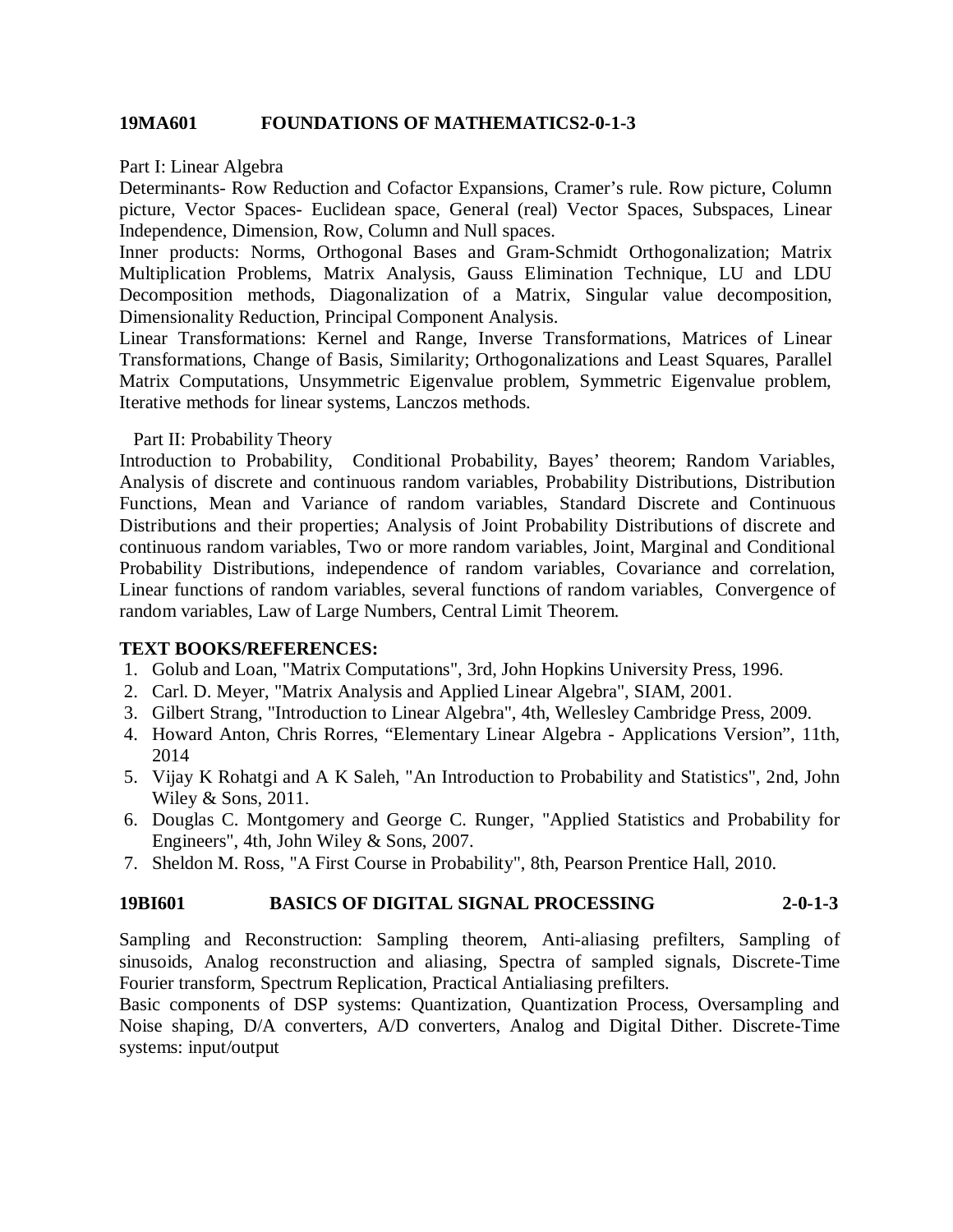Rules, Linearity and Time invariance, Impulse response, FIR and IIR filters, Causality and Stability. FIR Filtering and Convolution: Block processing methods Sample processing methods, FIR filtering in direct form. Z-Transforms: Region of Convergence, Causality and Stability, Frequency spectrum, Inverse z-Transforms. Transfer functions : Sinusoidal response, Steady-State response, Transient response, Pole/Zero designs, First-Order filters, Parametric resonators and Equalizers, Notch and Comb filters, Deconvolution, Inverse filters, and Stability. Signal processing applications, DFT/FFT algorithms, Design of FIR filters, Using windows, Frequency sampling, Linear phase FIR filters. IIR Filters: Structure for IIR, State Space Analysis, Impulse invariance, Bilinear transformation, Weiner filters.

Lab:Implementation using MATLAB ( case studies on processing of physiological signals like ECG, EMG and EEG)

## **TEXT BOOKS/REFERENCES:**

- 1. Sophocles J. Orfanidis, "Introduction to Signal Processing", US Edition, Prentice Hall, 1995.
- 2. John G.Proakis and DimitusG.Manolakis, "Digital Signal Processing, Principles, Algorithms and Applications", Third Edition, Prentice Hall of India, 2002.
- 3. SanjitK.Mitra, "Digital Signal Processing", Third Edition, Tata McGraw Hill, 2001.
- 4. Richard G. Lyons, "Understanding Digital Signal Processing", Second Edition, Prentice Hall, 2004.
- 5. Simon Haykin, "Signal and Systems", John Wiley and Sons, 1999.

## **19BI602 ADVANCED COMPUTER PROGRAMMING 0-0-1-1**

Programming in C, Basic Computer Organization and Architecture, Build and Compilation process, Debugging concepts, Data Types and Variables, Input/ Output implementation and usage, Control flow, Modular Programming with functions, Stack Frames and Activation Records, Arrays, Pointers, Strings, Structures, Implementation of Structures, Memory, Stacks, Recursion, Dynamic Memory Allocation, Heap, Program Runtime Analysis, Big-Oh Notation. Significant labs, e.g., Spell Checker with a real dictionary, complicated data structure such as a Vector/Set, Customer Relationship Management system, custom string Abstract Data Type, Maze, etc.

#### **TEXT BOOKS/REFERENCES:**

- 1. Brian W Kernighan and Dennis M Ritchie, "The C Programming Language", Second Edition, Prentice Hall, 1988.
- 2. K. N. King, "C Programming: A Modern Approach", Second Edition, W. W. Norton & Company, 2008.
- 3. YashavantKanetkar, "Let Us C" 15th Edition.

# **19BI603 DESIGN AND ANALYSIS OF ALGORITHMS 2-0-1-3**

Algorithm Analysis: Methodologies for Analyzing Algorithms, Asymptotic Notation, Recurrence Relations. Data Structures: Linear Data Structures (Stacks, Queues, Linked-Lists, Vectors), Trees (Binary Search Trees, AVL trees, Red-Black trees, B-trees), Hash-Tables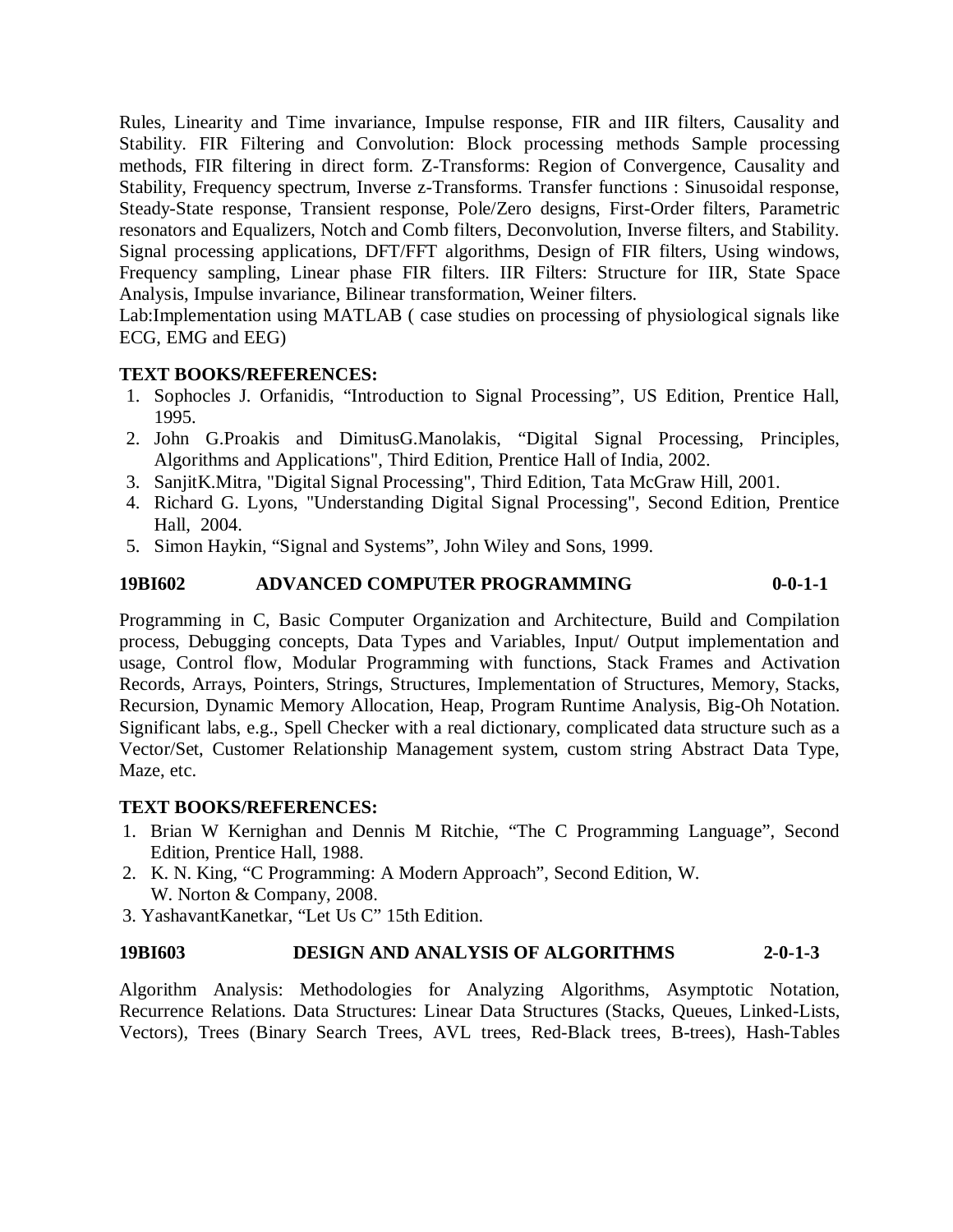(Dictionaries, Associative Arrays, Database Indexing, Caches, Sets) and Union-Find Structures. Searching and

Sorting (Insertion and Selction Sort, Quick Sort, Merge Sort, Heap Sort, Bucket Sort and Radix Sort), Comparison of sorting algorithms and lower bounds on sorting. Fundamental techniques: The Greedy Method, Divide and Conquer, Dynamic Programming. Graph Algorithms: Elementary Algorithms, ie Breadth-first search, Depth-first search, Topological sort, Strongly connected

components. Minimum Spanning Trees, Single-Source Shortest Paths, All-Pairs Shortest Paths, Maximum Flow, Network Flow and Matching, Flows and Cuts. Nondeterministic Polynomial Time Problems: P and NP, NP-Complete, NP-Hard, Important NP-Complete/Hard Problems.

Significant labs: Implementation of algorithms using a structured or object-oriented programming language.

## **TEXT BOOKS/REFERENCES:**

1. Thomas H. Cormen, Charles E. Leiserson, Ronald L. Rivest and Clifford Stein, "Introduction to Algorithms", Third Edition, MIT Press, 2009.

2. SanjoyDasgupta, Christos Papadimitriou and UmeshVazirani, "Algorithms", McGraw-Hill, 2006.

3. Jon Kleinberg and Eva Tardos, "Algorithm Design", Addison Wesley, 2005.

4. Robert Sedgewick and Kevin Wayne, "Algorithms", Fourth Edition, Addison Wesley, 2011.

5. Kurt Mehlhorn and Peter Sanders, "Data Structures and Algorithms: The Basic Toolbox", Springer, 2008.

# **19BI611 BASICS OF HUMAN ANATOMY AND PHYSIOLOGY 2-0-0-2**

Introduction to general human anatomy, gross location of various systems, Embryology development of various tissues and formation of organs, anatomy that can go wrong during development - congenital anomalies, Basic physiology at cellular level - functions of each cellular organ; Cell biology, homeostasis, biopotentials, transport mechanisms.Musculosketal system: classification and identification of major bones, joints and muscles, Cardiovascular system: location, position, parts of heart - internal and external anatomy, conducting system of heart, cardioelectrical activity, regulation of arterial pressure.

Respiratory system: location, structure/parts and their functions, mechanism of respiration, Digestive system (gastrointestinal system): Location, structure/parts and their functions of stomach, Other related structures/function: liver, spleen and pancreas, connecting tubes and vessels, Urinary system: Kidney - location, anatomy, function - filtration, body fluid balance, control of minerals.

Central nervous system & spine: parts of brain and their functionalities, Head/neck/face system : major parts of face and related bones, and structures, salivary glands, thyroid, lymph nodes, muscles of mastication; Measurement of testing of various parameters that define the function of each organ system – eg. lab tests of blood, urine and other samples; Anatomical/structure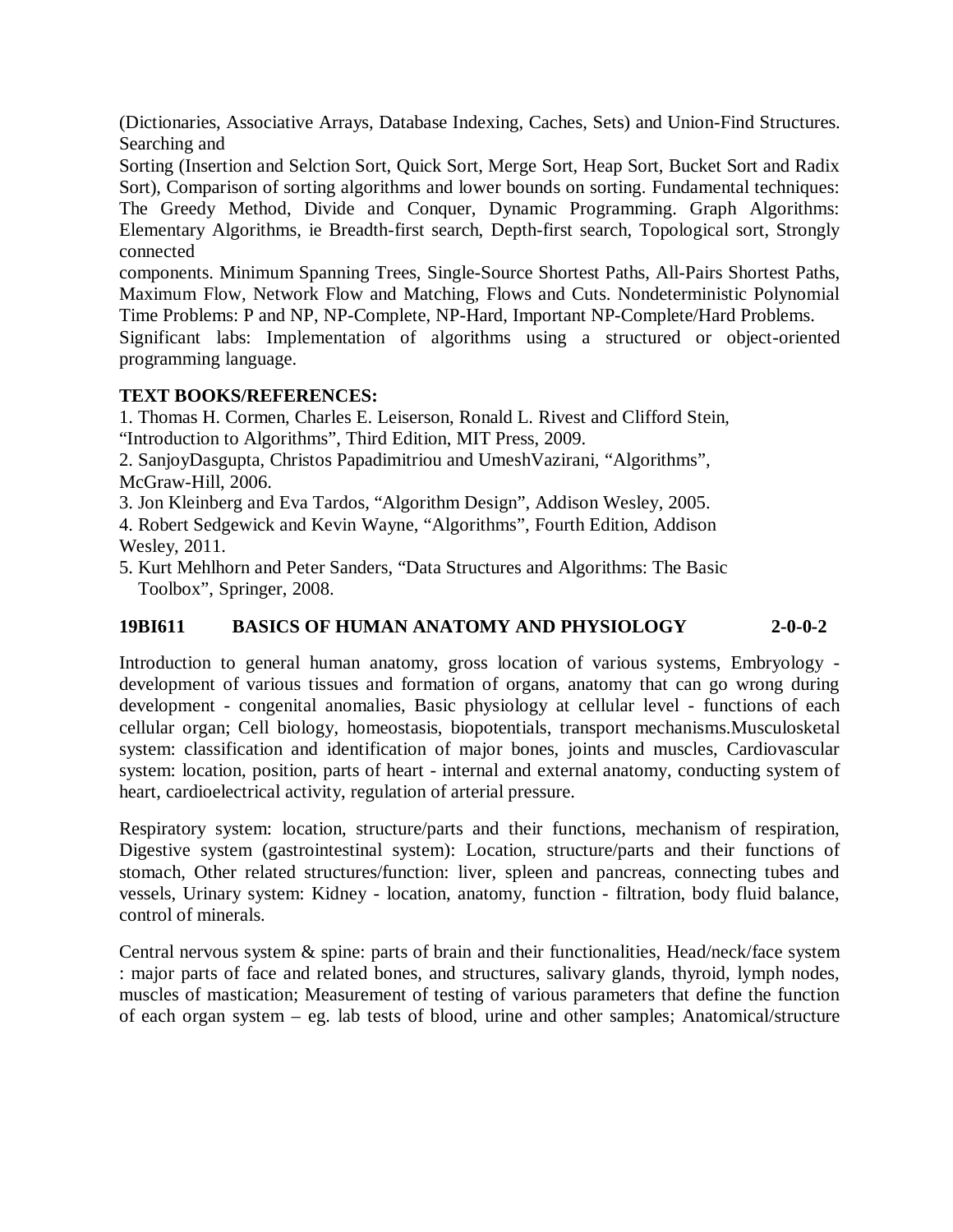evaluation methods correlation including: Radiology and Imaging techniques, Histology, Cytology.

# **TEXT BOOKS/REFERENCES:**

- 1. Marieb E and Hoehn K, Human Anatomy & Physiology, Tenth Edition, Benjamin Cummings, 2014.
- 2. Saladin K S, Human Anatomy, Fifth Edition, McGraw-Hill, 2011.
- 3. Guyton A C and Hall J E, Textbook of Medical Physiology, Thirteenth Edition, Elsevier Saunders, 2015.
- 4. Johnson L, Essential Medical Physiology, Third Edition, Elsevier Academic Press, 2006.
- 5. Anatomy and Physiology- https://opentextbc.ca/anatomyandphysiology/frontmatter/preface-2/

# **19BI612 EMBEDDED SYSTEMS DESIGN 3-0-1-4**

Microcontroller fundamentals: ARM ASM programming and basic of C; IO Interfacing: LED and Switch; Design and Development Process: Architecture, Microarchitecture, Design, Implementation, Verification and Validation; Development Tools: Block Diagrams, Flow Charts, Call Graphs, Dataflow Graphs, Finite State Machines; The Parallel Interface: GPIO; The Serial Interface: UART, I2C, SPI; PLL programming; Timer: SysTick; Fixed Point; Software: Structs, Stacks and Recursion; Device Driver: Interfacing with an Hitachi HD44780 display; IO Synchronization; Interrupts; DAC: Music Synthesis and Music Playback; ADC: Real world interfacing and Data Acquisition. Significant labs include prototypes of actual embedded systems, e.g., Traffic Light Controller (FSM), LCD Device Driver (Hitachi HD44780), Digital Piano (DAC, Interrupts), Digital Vernier Caliper (ADC, Interrupts, LCD), Distributed Data Acquisition (Interrupts, ADC, LCD, UART). Capstone Design Project, A popular video game, e.g., Space Invaders, Connect-4, Pipe Dream, etc.

# **TEXT BOOKS/REFERENCES:**

- 1. Jonathan W Valvano, "Embedded Systems: Introduction to ARM® Cortex™-M Microcontrollers", Fourth Edition, CreateSpace Independent Publishing Platform, 2013.
- 2. Joseph Yiu, "The Definitive Guide to ARM® Cortex®-M3 and Cortex®-M4 Processors", Third Edition, Newnes, 2013.
- 3. Martin, "The Designer's Guide to the Cortex-M Processor Family: A Tutorial Approach", First Edition, Newnes, 2009.
- 4. Arnold S. Berger, "Embedded System Design", First Edition, CRC Press, 2001.

# **19BI613 SENSOR DESIGN AND SYSTEM DEVELOPMENT 2-0-1-3**

Overview of sensors , types of sensors and sensing principles, Sensor characteristics - receiving sensitivity, transmitting response, linearity, power handling capacity, Span, Full-Scale Output, Accuracy, Hysteresis, Nonlinearity Saturation, Repeatability, Dead Band, Resolution, Output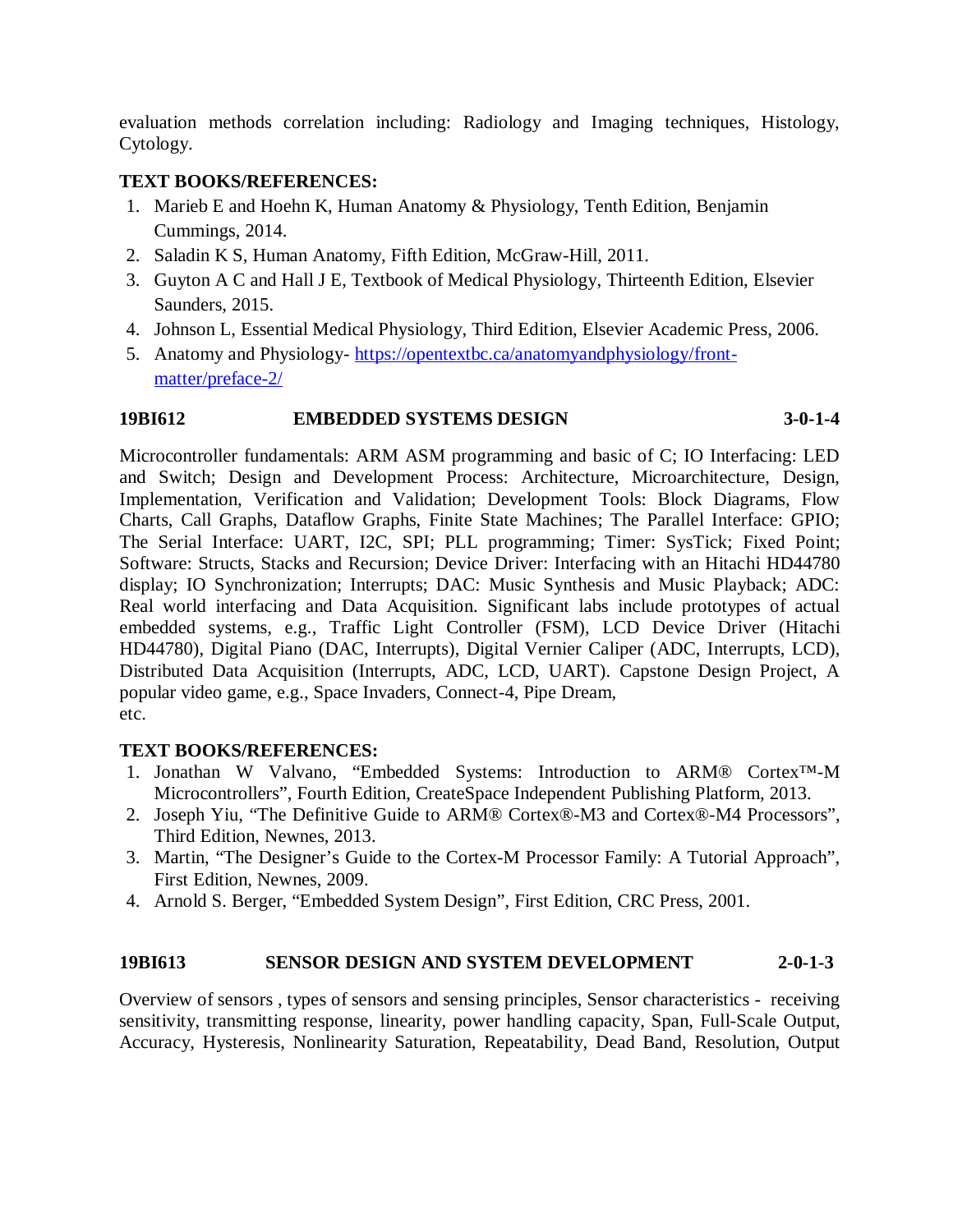Impedance, Output Format, Excitation, Dynamic Characteristics, Electromechanical analogies, Analogies, Dynamic Models of Sensor Elements.

Interfacing circuit and signal conditioning : Interface electronic circuits design, Analog-to-Digital Converters, Noise in Sensors and Circuits, Low-Power System: Design and modeling, System integration and testing.

Calibration methods, Environmental Factors, Reliability, Application Characteristics.

## **TEXT BOOKS/REFERENCES:**

- 1. Clarence W. de Silva, "Sensor Systems-FUNDAMENTALS AND APPLICATIONS", CRC Press.
- 2. Patrick F Dunn, "Fundamentals of Sensors for Engineering and Science", CRC Press.

#### **19BI614 BIOMEDICAL INSTRUMENTS AND DATA INTERPRETATION 2-0-0-2**

Basic Concepts and Principles of Medical Instrumentation: Survey of major modalities, techniques and data interpretation - X-ray, Computed Tomography (CT), Magnetic Resonance Imaging (MRI), PET, and SPECT. Electrocardiogram (ECG), Electroencephalogram (EEG), Electromyography (EMG), Surgical Instruments, ENT and Ophthalmic Instruments, Ultrasound Medical Diagnostic Instrumentation. Understand capabilities and limitations. Recent trends and developments in Medical Instruments and techniques.

## **TEXT BOOKS/REFERENCES:**

- 1. Ananthi, S. A, "Textbook of medical instruments", New Age International, 2005.
- 2. Webster, J. G. (ed.), "Medical instrumentation: application and design", Fourth edition, John Wiley & Sons, Hoboken.
- 3. J.J.Carr&J.M.Brown, "Introduction to Biomedical Equipment Technology" Pearson Education, Asia.

#### **19BI615 BIOMEDICAL IMAGE PROCESSING 2-0-1-3**

Imaging Modalities: Survey of Major Modalities for Medical Imaging: Ultrasound, X-ray, CT, MRI, PET, and SPECT. Introduction to Image Processing Requirements and their Techniques, Properties, Advantages and Disadvantages; Image Enhancement - Enhancement in Spatial and Frequency Domains, Applications: Noise Reduction in Nuclear Medicine Imaging, Contrast Enhancement of Mammograms.

Medical Image Segmentation, Threshold Based, Region Growing, Active Contours, Level Set, Graph Partitioning, Deep Learning Based Segmentation on 2D or 3D Volume of Data Feature Extraction, Morphological Features, Textural Features, SIFT, SURF, MSER, HoG, Image Registration and Fusion, Keypoints Selection, Keypoint Descriptors, Keypoint Matching, Geometric transformations.

Morphological Image Processing: Binary and Gray-scale Morphological Operations, Morphological Algorithms, Applications: Enhancement of Masses in Mammograms; Image Segmentation, Global Thresholding, Adaptive Thresholding, Region Growing, Region Splitting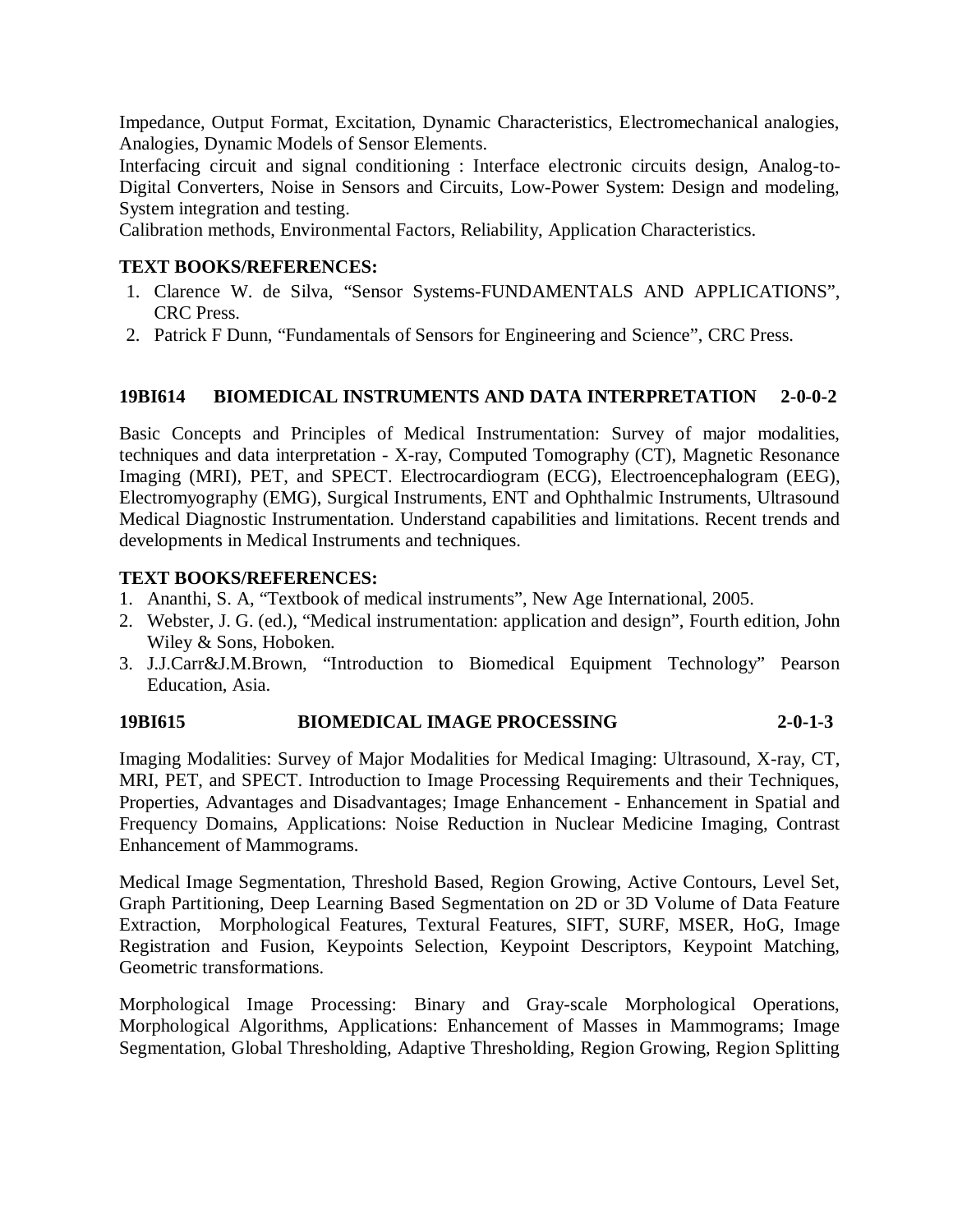and Merging, Edge Detection Reconstruction Techniques, Image Registration, Linear Transformation, Non-Linear Transformation, Non-Rigid Transformation, Feature-Based and Voxel-Based Registration, Case Studies in Medical Images. Classification and Clustering, Examples of Image Classification for Diagnostic/Assistive Technologies, Traditional and Deep Learning Based Classifiers 3D Volume Reconstruction, CT and MRI Volume Reconstruction – Wavelet Based Volume Rendering

Lab: The Course also has a laboratory component where the student will apply the algorithms and techniques learnt, on various biomedical images of interest.

## **TEXT BOOKS/REFERENCES:**

- 1. Reddy D C. "Modern Biomedical Signal Processing Principles and Techniques", TMH, New Delhi, 2005.
- 2. Akay M. "Biomedical Signal Processing", Academic press, California,1994.
- 3. Tompkins W J "Biomedical Signal Processing", Prentice hall of India, New Delhi, 1999.
- 4. Bronzino J D "The Biomedical Engineering handbook", CRC and Free press, Florida, 1995.
- 5. Arnon Cohen "Biomedical Signal Processing" CrcPr I Llc; 2nd edition, May, 2002.
- 6. Gonzalez R C and Woods R E, Digital Image Processing, Third Edition, Prentice Hall, 2010.
- 7. Rangayyan R M, Biomedical Image Analysis, Fifth Edition, CRC Press, 2005.
- 8. Meyer-Baese A, Pattern Recognition and Signal Analysis in Medical Imaging, Academic Press, Second Edition,2014.
- 9. A. ArdheshirGoshtasby, 2-D and 3-D Image Registration for Medical, Remote Sensing, and Industrial Applications, John Wiley and Sons, 2005.

# **19BI616 MACHINE LEARNING 2-0-1-3**

Role of learning in intelligent behavior, general structure of a learning system; learning from example; concept learning, Introduction to machine learning and machine learning applications, Supervised learning, Bayesian decision theory, Parametric methods, multivariate methods, dimensionality reduction, Support Vector Machine, clustering, nonparametric methods, decision trees, linear discrimination, Sparse Linear models, multilayer Perceptrons, local models, hidden Markov models, assessing and comparing classification algorithms, combining multiple learners, and reinforcement learning.

- 1. Tom. Mitchell, "Machine Learning", McGraw Hill, 1997.
- 2. E. Alpaydin, "Introduction to Machine Learning", Prentice Hall of India, 2005. Nils J. Nilsson, "Introduction to Machine Learning", http://ai.stanford.edu/~nilsson, 1996.
- 3. Kevin P. Murphey, "Machine Learning, a Probabilistic Perspective", MIT press, Cambridge, Massachusetts, 2012.
- 4. Chris Baton et al., "Understanding Big Data", McGraw Hill, 2012.
- 5. Christopher Bishop, "Pattern Recognition and Machine Learning", Springer.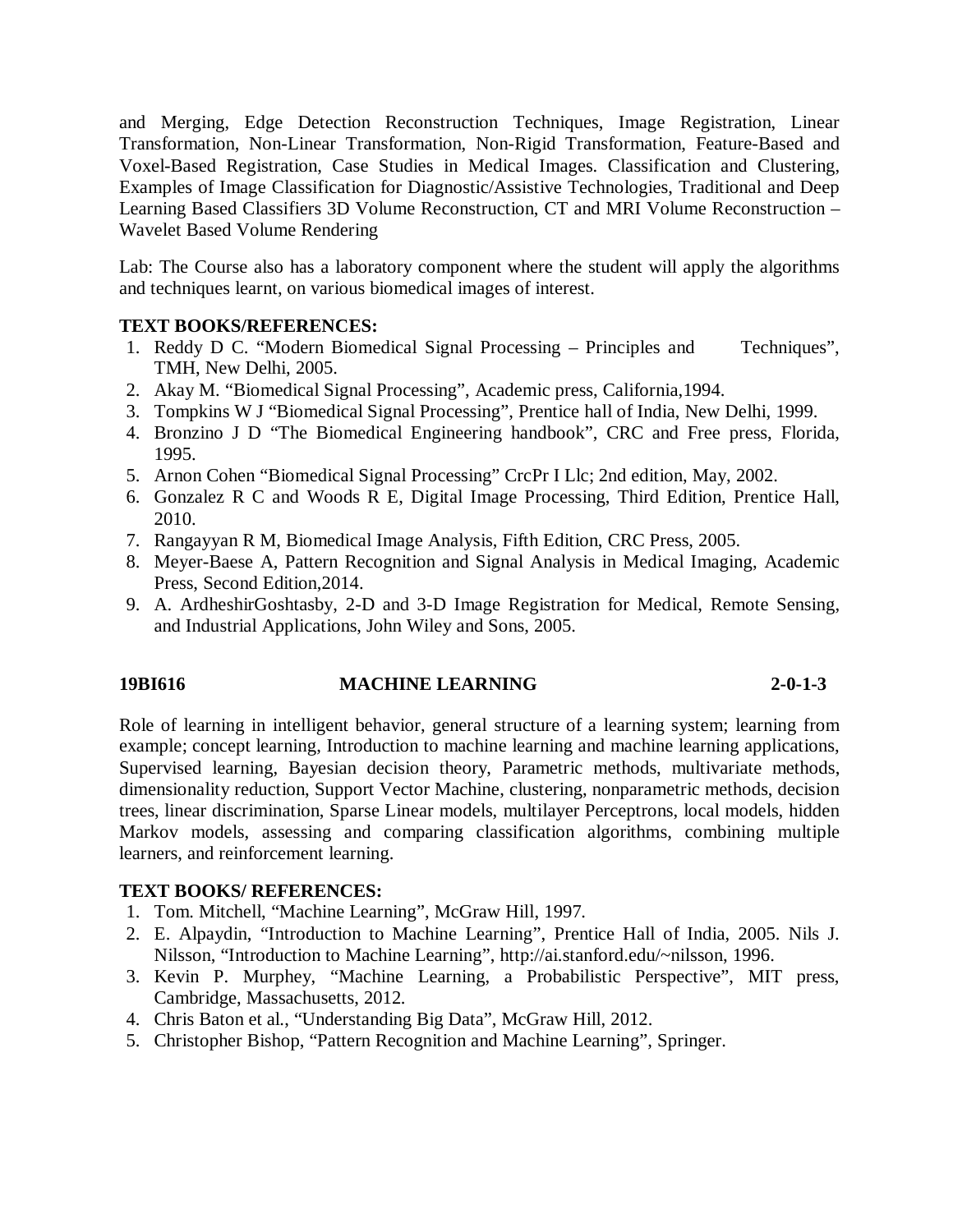6. Hastie, T., Tibshirani, R, Friedman, J, "Elements of Statistical Learning: Data Mining, Inference, and Prediction." 2nd Edition, 2009.

## **19BI617 BIOMEDICAL EQUIPMENT AND SAFETY, INTELLECTUAL**

#### **PROPERTIES AND MEDICAL ETHICS 1-0-0-1**

Medical Ethics: Moral, Legal, Social, Religious and Cultural Contexts, Information and Consent, Truthfulness, Voluntariness, Patient Data Confidentiality, End-of-Life Ethics, Genetics and Biotechnology, Children and Pregnant Women, Clinical Trials, Case Studies,Regulatory Compliance.

## **TEXT BOOKS/REFERENCES:**

- 1. Shamoo A and Resnik D B, Responsible Conduct of Research, Third Edition, Oxford University Press, 2015.
- 2. Gopalakrishnan B, Khaute M, Bhat B S, Bhat S, Sastry S R, Kaur K, Menon M, Kamath A, Saha M, Sadhya M, Reflections on Medical Law and Ethics in India, First Edition, Eastern Law House, 2016

## **19BI618 BIOMEDICAL INSTRUMENTATION LAB 0-0-1-1**

Laboratory visits and practical experiments based on **Medical Instruments and Data interpretation** course in *Semester I*.

# **TEXT BOOKS/REFERENCES:**

- 1. Ananthi, S. A, "Textbook of medical instruments", New Age International, 2005.
- 2. Webster John G and Clark John W, "Medical Instrumentation: Application and Design", 3rd Edition, John Wiley, 1998.

# **19RM600 RESEARCH METHODOLOGY 2-0-0-2**

#### **Unit I:**

Meaning of Research, Types of Research, Research Process, Problem definition, Objectives of Research,Research Questions, Research design, Approaches to Research, Quantitative vs. Qualitative Approach,Understanding Theory, Building and Validating Theoretical Models, Exploratory vs. ConfirmatoryResearch, Experimental vs Theoretical Research, Importance of reasoning in research.

#### **Unit II:**

Problem Formulation, Understanding Modeling & Simulation, Conducting Literature Review,Referencing, Information Sources, Information Retrieval, Role of libraries in Information Retrieval,Tools for identifying literatures, Indexing and abstracting services, Citation indexes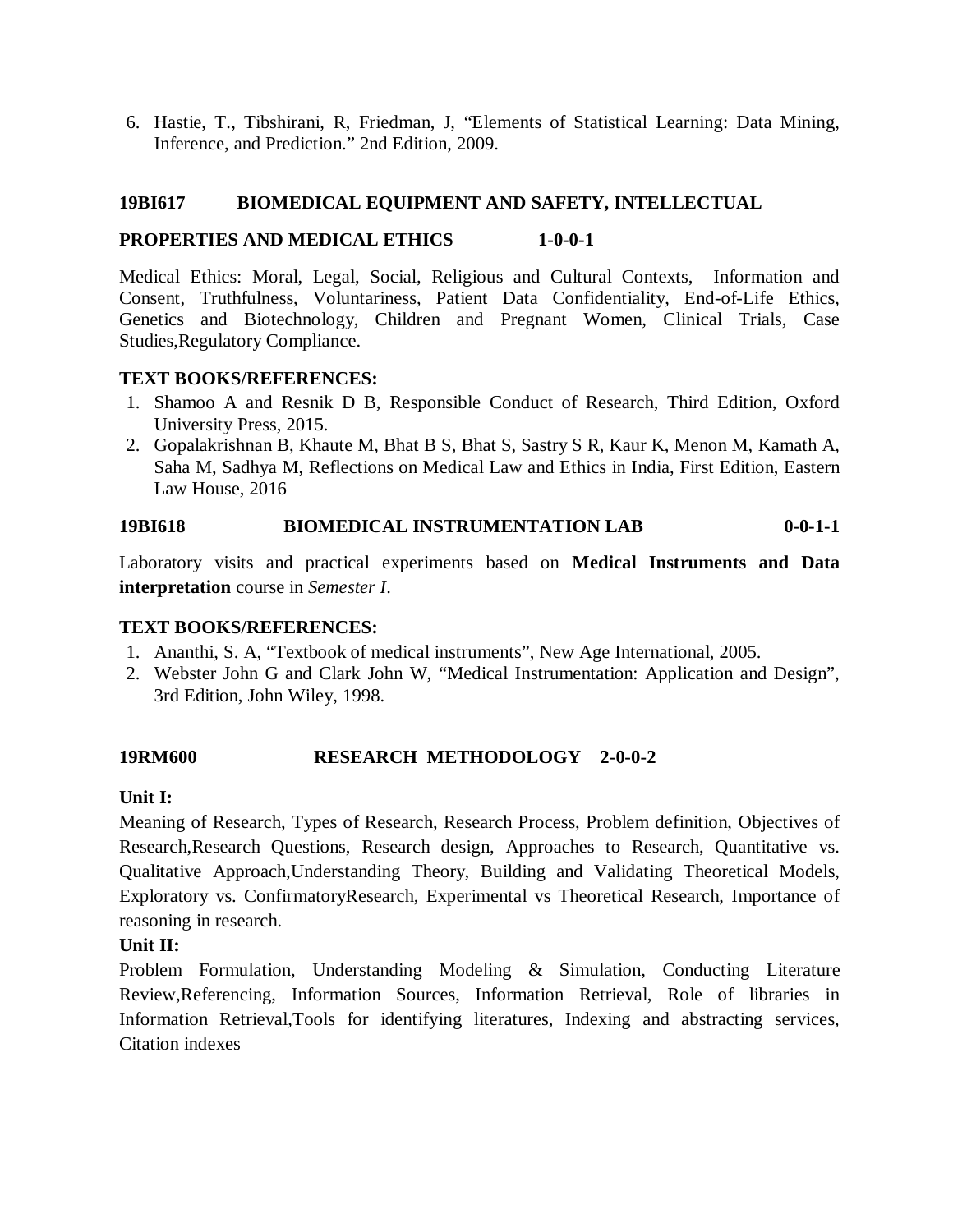# **Unit III:**

Experimental Research: Cause effect relationship, Development of Hypothesis, Measurement SystemsAnalysis, Error Propagation, Validity of experiments, Statistical Design of Experiments, FieldExperiments, Data/Variable Types & Classification, Data collection, Numerical and Graphical DataAnalysis: Sampling, Observation, Surveys, Inferential Statistics, and Interpretation of Results

# **Unit IV:**

Preparation of Dissertation and Research Papers, Tables and illustrations, Guidelines for writing the abstract,introduction, methodology, results and discussion, conclusion sections of a manuscript. References,Citation and listing system of documents

# **Unit V:**

Intellectual property rights (IPR) - patents-copyrights-Trademarks-Industrial design geographical indication. Ethics of Research- Scientific Misconduct- Forms of Scientific Misconduct.Plagiarism, Unscientific practices in thesis work, Ethics in science

# **TEXT BOOKS/ REFERENCES:**

1. Bordens, K. S. and Abbott, B. B., "Research Design and Methods – A Process Approach", 8thEdition, McGraw-Hill, 2011

2. C. R. Kothari, "Research Methodology – Methods and Techniques", 2nd Edition, New Age International Publishers

3. Davis, M., Davis K., and Dunagan M., "Scientific Papers and Presentations", 3rd Edition, Elsevier Inc.

4. Michael P. Marder," Research Methods for Science", Cambridge University Press, 2011

5. T. Ramappa, "Intellectual Property Rights Under WTO", S. Chand, 2008

6. Robert P. Merges, Peter S. Menell, Mark A. Lemley, "Intellectual Property in New Technological Age". Aspen Law & Business;  $6<sup>th</sup>$  Edition July 2012

# **19BI619 INTERNET OF THINGS: ARCHITECTURE AND SYSTEM DESIGN 2-0-1-3**

Internet of things: Internet of Things definitions and frameworks, Internet of Things application examples, Fundamental IoT mechanisms and key technologies, Evolving IoT standards, Layer 1/2 connectivity: wireless technologies for the IoT; Applications of IoT Scenarios such as Environmental monitoring, Disaster management , Smart city, Smart Building, Healthcare, Structural monitoring. Internet of Aerial (flying) Things.

Architectures of IoT: Three Layer and Five Layer Architecture, Cloud and Fog Based architectures, Social IoT.

Overview of IoT Networking: Communication & Networking Requirements in IoT. IoT Protocol Stack. Physical Layer and Data Link Layer: IEEE 802.15.4, Bluetooth/Bluetooth LE, RFID/NFC, IEEE 802.11, GSM/LTE. Standardized LPWA (EC-GSM-IoT, NB-IoT), Nonstandard LPWA (LoRaWAN, Sigfox). Network Layer: IPv6, 6LoWPAN, RPL, IPSec,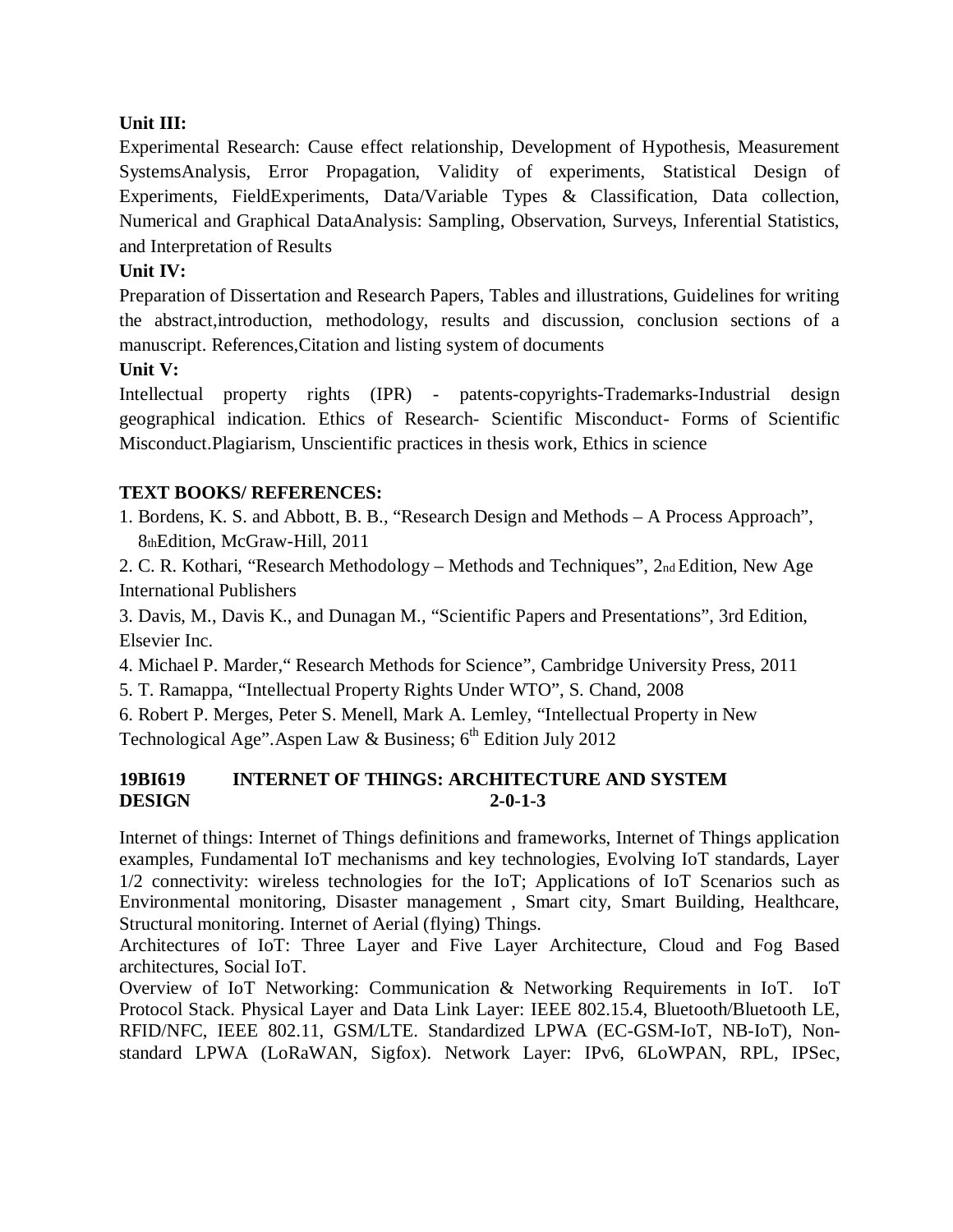Transport Layer: TLS1.3, DTLS, TCP, TCP/UDP, Application Layer: HTTP, XXMPP, DPWS, SOAP, CoAP, MQTT.

Introduction to Security Mechanisms and Technologies for Constrained IoT Devices extending to block chain based security. Cloudification of IoT concepts covering architecture, deployment models, and foundational technology enablers including XML, SoA/ web services, networking protocols, GPS and GIS.

Laboratory Exercises: Prototype design of IoT Systems for a specific application: Network protocols, Transport protocols, Application protocols, security protocols.

# **TEXT BOOKS/REFERENCES:**

- 1. Adrian McEwen, Hakim Cassimally, "Designing the Internet of Things", Wiley, 2014.
- 2. Dr. OvidiuVermesan , Dr. Peter Friess , "Internet of Things: Converging Technologies for Smart Environments and Integrated Ecosystems", River Publishers.
- 3. David Etter, "IoT (Internet of Things) Programming: A Simple and Fast Way of Learning IOT".
- 4. Donald Norris, "The Internet of Things: Do-It-Yourself at Home Projects for Arduino, Raspberry Pi and Beagle Bone Black", Copyright Material, Edition 1, 2015.

# **19BI701 FUNDAMENTAL BIOMECHANICS 2-0-0-2**

Elements of Rheology and Principles of Continuum Mechanics, Visco Elastic Properties, Basics of Elasticity, Structure, Properties and Mechanics of Soft and Hard Tissues (Bones, Cartilage, Muscles, Tendon and Ligaments), Anatomical Positions, Planes and Axes.

Segments of Human Body, Segmental Parameters, Centre of Mass and Centre of Gravity, Biomechanical Analysis of Human Motion, Linear and Angular Kinematics, Linear and Angular Kinetics.

Classification of Joints, Mechanics of Joints in Lower and Upper Extremities, Mechanics of Spine, Estimation of Muscle Forces, Joint Reaction Forces and Moments; Biomechanical Modeling: Simulation and Analysis using Open Source Tools like Opensim, Febio Software Suite and GIBBON.

# **TEXTBOOKS / REFERENCES:**

- 1. Margareta Nordin and Victor H. Frankel, Basic Biomechanics of Musculoskeletal System, Fourth Edition, Lippincott, Williams and Wilkins, 2012.
- 2. Fung Y C, Biomechanics: Mechanical Properties of Living Tissues, Second Edition, Springer-Verlag, 1993.
- 3. Susan J. Hall, Basic Biomechanics, Seventh Edition, McGraw-Hill, 2014.
- 4. NihatOzkaya, Margareta Nordin, David Goldsheyder, Dawn Leger, Fundamentals of Biomechanics - Equilibrium, Motion, and Deformation, Fourth Edition, Springer, 2016.
- 5. Masao Tanaka, Shigeo Wada, and Masanori Nakamura, Computational Biomechanics Theoretical Background and Biological/Biomedical Problems, Springer, 2012

# **19BI702 BIOFLUID MECHANICS 2-0-0-2**

Fluid and Solid Mechanics and Cardiovascular Physiology: Fundamentals of Fluid Mechanics and Solid Mechanics; Cardiovascular Physiology: Heart, Cardiac Valves, Systemic Circulation,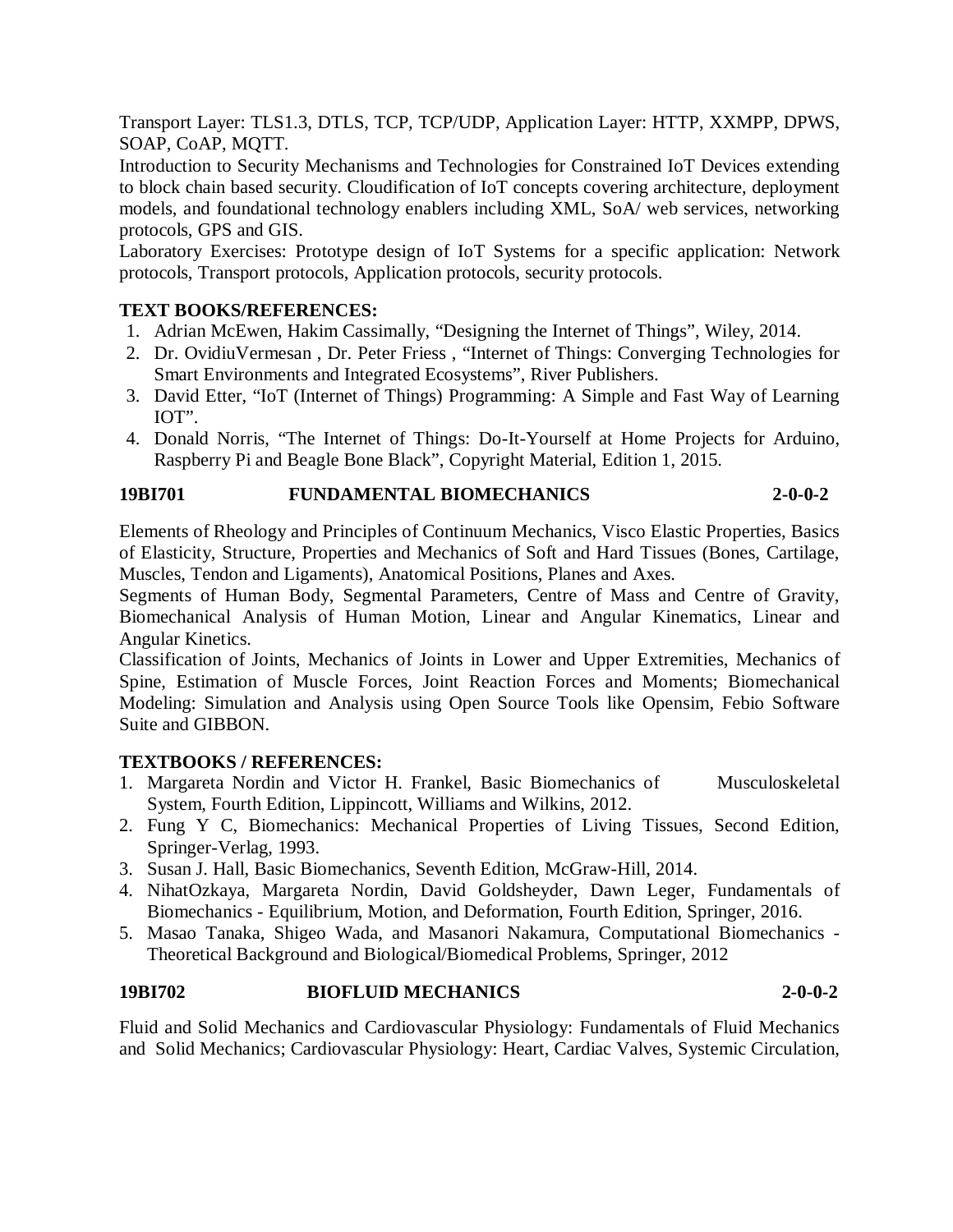Coronary Circulation, Pulmonary Circulation and Gas Exchange in the Lungs, Cerebral and Renal Circulations, Microcirculation, Regulation of the Circulation, Atherosclerosis.

Biomechanics of the Human Circulation: Rheology of Blood and Vascular Mechanics, Static and Steady Flow Models, Flow in Collapsible Vessels, Unsteady Flow and Nonuniform Geometric Models; Cardiovascular Implants and Biomechanical Measurement; Vascular Therapeutic Techniques: Vascular Graft Implants, Arteriovenous Fistulas, Types of Vascular Graft Materials Used, Clinical Experience with Vascular Grafts.

Fluid Dynamic Measurement Techniques: Blood Pressure Measurement, Blood Flow Measurement, Impedance Measurement; Computational Fluid Dynamic Analysis of the Human Circulation: Computational Fluid Dynamic (CFD) Analysis Techniques, Modeling, Mechanical Simulations, Fluid Dynamic Simulations in the Human Circulation, Future Directions: Multiscale Modeling.

## **TEXT BOOKS/REFERENCES:**

- 1. Krishnan B. Chandran, Ajit P. Yoganathan, Stanley E. Rittgers. Boca Raton, "Biofluid mechanics : the human circulation" : CRC, Taylor & Francis, 2007.
- 2. Rubenstein, David, Wei Yin, and Mary D. Frame. Biofluid mechanics: an introduction to fluid mechanics, macrocirculation, and microcirculation. Academic Press, 2015.
- **3.** Ozkaya, Nihat, et al. Fundamentals of biomechanics. USA: Springer, 2012.

# **19BI703 MOBILE COMPUTING 1-0-1-2**

History of mobile devices, mobile operating systems and mobile application frameworks, Modern mobile operating systems and their architecture. Overview of mobile application development languages: C and Java. Introduction to Android platform: virtual machine, development tools, Java packages, emulators, services, Structure and lifecycle of an application for Android system. User-interface design for mobile applications: Graphical User Interface preparing containers and components, management of component layout, event handling; Introduction to integration and working with database. Overview of security and permissions, bluetooth communication, deployment of application.

- 1. Bill Phillips, Chris Stewart, Brian Hardy, and Kristin Marsicano, "Android Programming: The Big Nerd Ranch Guide", Big Nerd Ranch LLC, 3rd edition, 2017;
- 2. Rajiv Ramnath, Roger Craws, and Paolo Sivilotti, "Android SDK 3 for Dummies", Wiley.
- 3. Asoke K. Talukder, Roopa R. Yavagal, "Mobile Computing: Technology, Applications, and Service Creation", McGraw-Hill Communications Engineering 2007
- 4. Burnette E., "Hello, Android: Introducing Google's Mobile Development Platform", Pragmatic Bookshelf, 2010
- 5. Steele J, "The Android Developer's Cookbook: Building Applications with the Android SDK", Addison-Wesley Professional, 2010
- 6. Chris Griffith, "Mobile App Development with Ionic: Cross-Platform Apps with Ionic, Angular & Cordova", O'Reilly, 2017.
- 7. Joshua Morony, "Building Mobile Apps with Ionic & Angular" [ebook].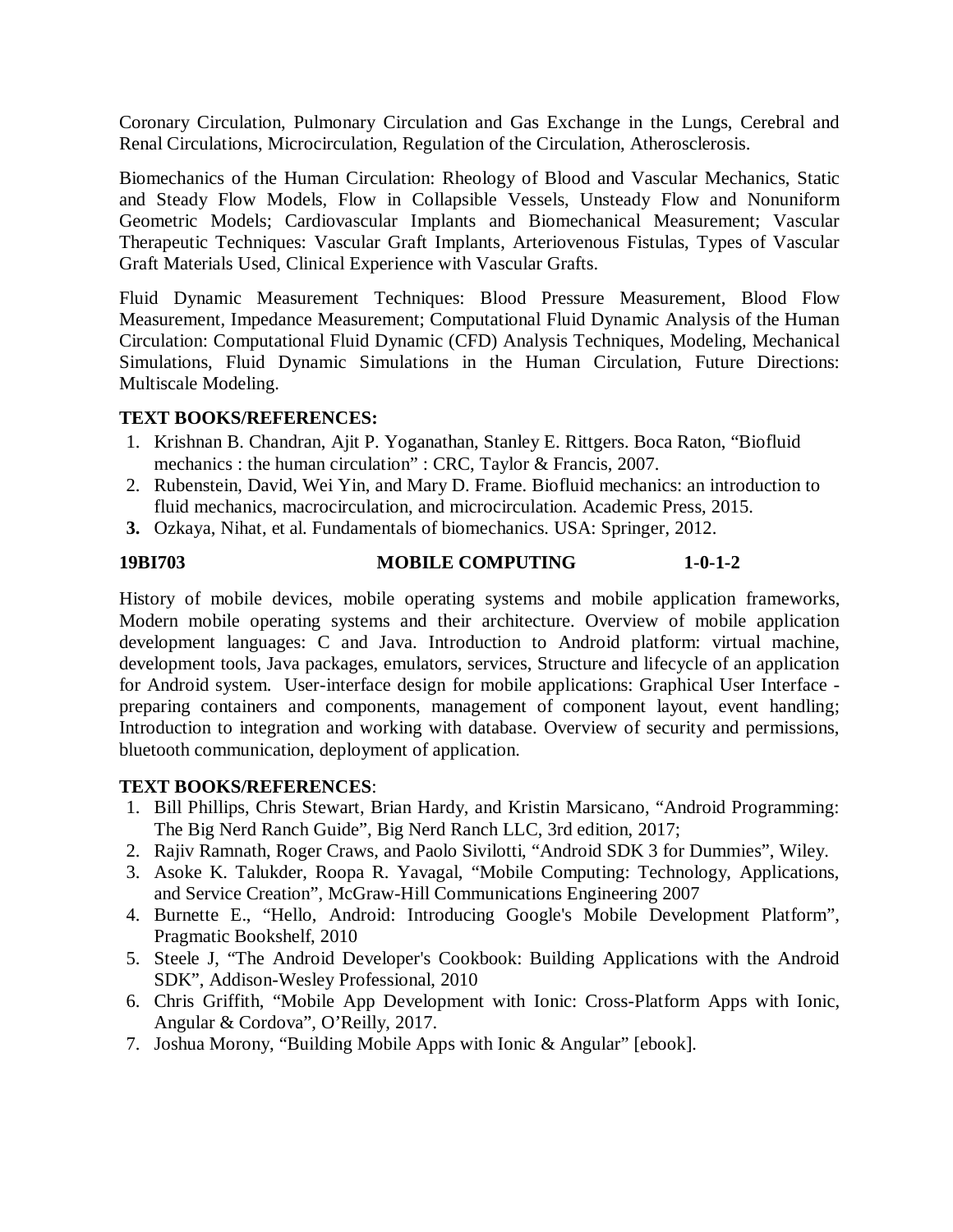#### **19BI711 WIRELESS BODY AREA NETWORKS 2-0-0-2**

Overview of Body: Centric Wireless Communications, Introduction to Wireless Body Area Network, Antennas & radio propagation for body-centric wireless communications. Measurements and practical considerations. Mm-wave antennas and radios for body-centric networks. Physical and digital phantoms methods and techniques.Numerical modelling issues. Signal Processing In-Node Frameworks for Wireless Body Area Networks: From Low-Level to High-Level Approaches, Hardware Development and Systems for Wireless Body Area Networks, Body-Worn RF Flexible Electronics for Medical Sensing and Communications. Industrial standards and real applications for healthcare, security and sports. Wireless Patient Monitoring in a Clinical Setting,

Network and Medium Access Control Protocol Design for Wireless Body Area Networks, Channel Modeling of Narrowband Body-Centric Wireless Communication Systems, Wireless Body Area Network Implementations for Ambulatory Health Monitoring, Power Management in Body Area Networks for Health Care Applications, Antenna Design and Propagation for WBAN Applications, Coexistence Issues with Wireless Body Area Networks, Wireless Power and Data Telemetry for Wearable and Implantable Electronics, Ultra Wideband for Wireless Body Area Networks

## **TEXT BOOKS/REFERENCES:**

- 1. Huan-Bang Li, KamyaYekehYazdandoost Bin-Zhen, "Wireless Body Area Networks",River Publishers, 2010.
- 2. MuhannadQuwaiderSubirBiswas, "Wireless Body Area Networks"
- 3. Mark Andrew Hanson, Amy Nicole Miller, "Wireless Body Area Sensor Network
- Technology For Motion Based Health Assessment"<br>4. Mehmet RastiYuce, JamilY.Khan, "Wireless "Wireless Body Area Network:Technology, Implementation And Application"
- 5. UweHansmann, LotharMerk, Martin S. Nicklons and Thomas Stober, "Principles of Mobile Computing", Springer, 2003.
- 6. C.K. Toh, "AdHoc Mobile Wireless Networks", First Edition, Pearson Education, 2002.
- 7. Terrance J. Dishongh and Michael Mcgrath, "Wireless Sensor Networks for Healthcare Applications", Artech House; First edition, October 30, 2009, ISBN – 978- 1596933057.

# **19BI712 ARTIFICIAL INTELLIGENCE IN BIOMEDICINE AND HEALTHCARE 1-0-1-2**

Introduction of concepts, methods, and potential of intelligent systems in medicine: History and status quo, Decision support system.

Application on any specific area of interest, Risk stratification, Data acquisition and preprocessing, Feature identification and extraction, Model selection and implementation, Model validation and evaluation with performance metrics, visualization and interpretability.

#### **TEXT BOOKS/REFERENCES:**

1. Begg, Rezaul, Daniel TH Lai, and MarimuthuPalaniswami. computational intelligence in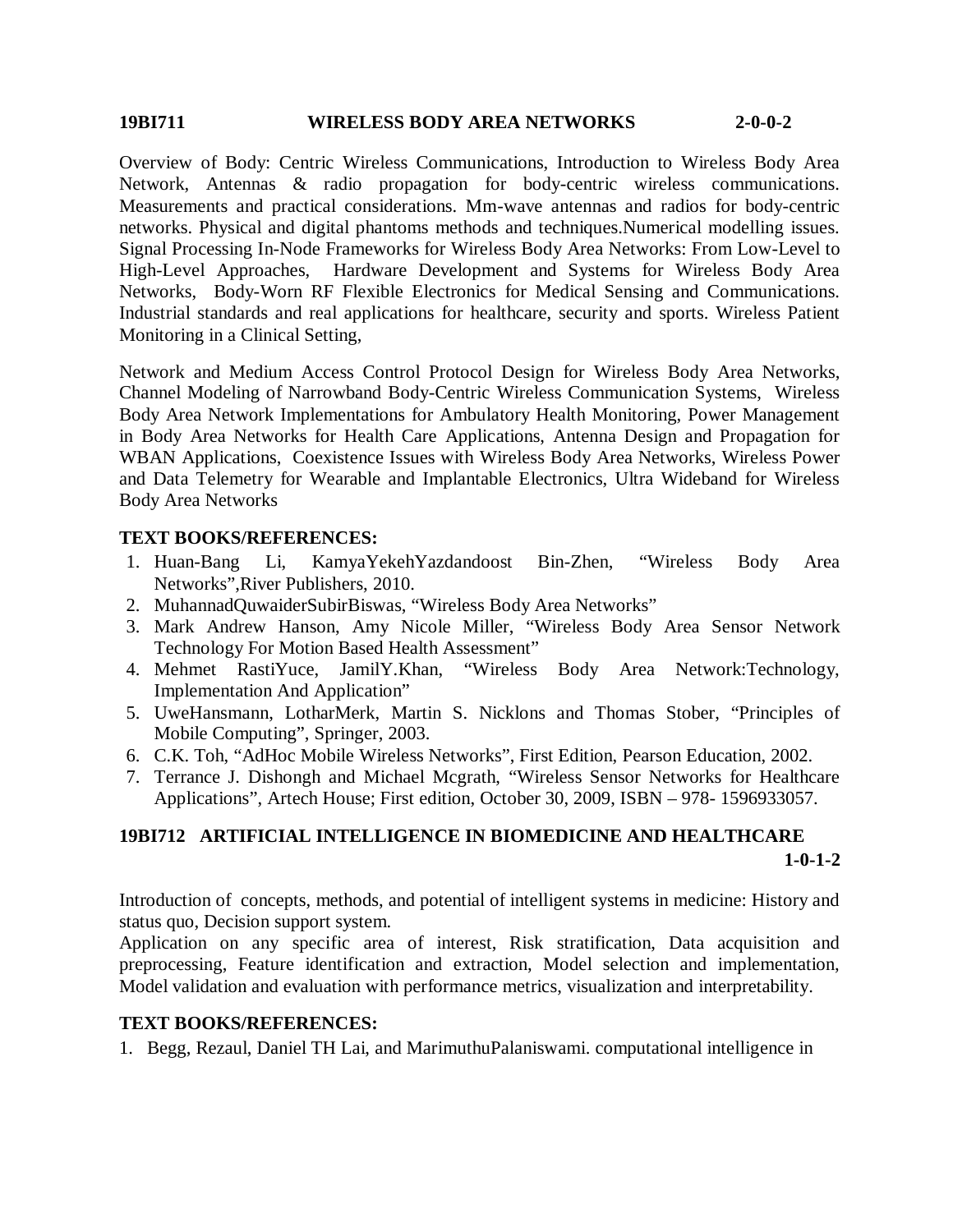biomedical engineering. CRC Press, 2007.

- 2. Hudson, Donna L., and Maurice E. Cohen. "Neural networks and artificial intelligence for biomedical engineering." Institute of Electrical and Electronics Engineers, 2000.
- 3. Agah, Arvin. "Introduction to medical applications of artificial intelligence." Medical Applications of Artificial Intelligence. CRC Press, 2013. 18-25.

#### **19BI713 WEARABLE COMPUTING 1-0-1-2**

History of wearable computing, Commercialization: Advances in sensor technologies, multidevice computing paradigm, ubiquitous computing and context awareness, Possible innovations: Integrated with computer vision and artificial intelligence. Understand the technology ecosystem for latest wearable devices. Tradework with different network protocols: Advantages and tradeoffs (ex. Zigbee, Bluetooth).

Develop android application for wearable devices. Familiarize with implementation of cloud services via restful API. Apply development process to lifestyle innovation: including choosing the right project, prototyping effort for proof-of-concept, development of user cases, and software modeling. Apply pattern recognition and machine learning techniques to wearable device data.

#### **TEXT BOOKS/REFERENCES**:

- 1. Burnette E., "Hello, Android: Introducing Google's Mobile Development Platform", Pragmatic Bookshelf, 2010.
- 2. Edward Sazonov and Michael R. Neuman, "Wearable Sensors: Fundamentals, Implementation and Applications", 1st Edition, Elsevier.
- 3. Steele J, "The Android Developer's Cookbook: Building Applications with the Android SDK", Addison-Wesley Professional, 2010.

#### **19BI714 SECURITY AND RISKS IN WEARABLE TECHNOLOGIES 2-0-0-2**

Purpose, Scope, and Technical Considerations of Wearable Technologies, Wearable Computers, Health and Fitness Wearables, The Promise and Perils of Wearable Technologies, Confidential Data Storage Systems for Wearable Platform, Model Course Syllabus: Management of Security Issues in Wearable Technology.

#### **TEXT BOOKS/REFERENCES:**

1. Wearable Technologies: Concepts, Methodologies, Tools, and Applications, 2018**.**

# **19BI721 BIOINFORMATICS 2-0-0-2**

Introduction to Bioinformatics: Understanding links between modern biology, genomics and bioinformatics, Analyse protein, DNA and RNA sequences, Pairwise sequence alignments: Sequence similarity, identity, and homology. Molecular biology primer, Multiple sequence alignment, Computational approaches: Mapping, Sequencing, Comparing Sequences and Predicting Genes.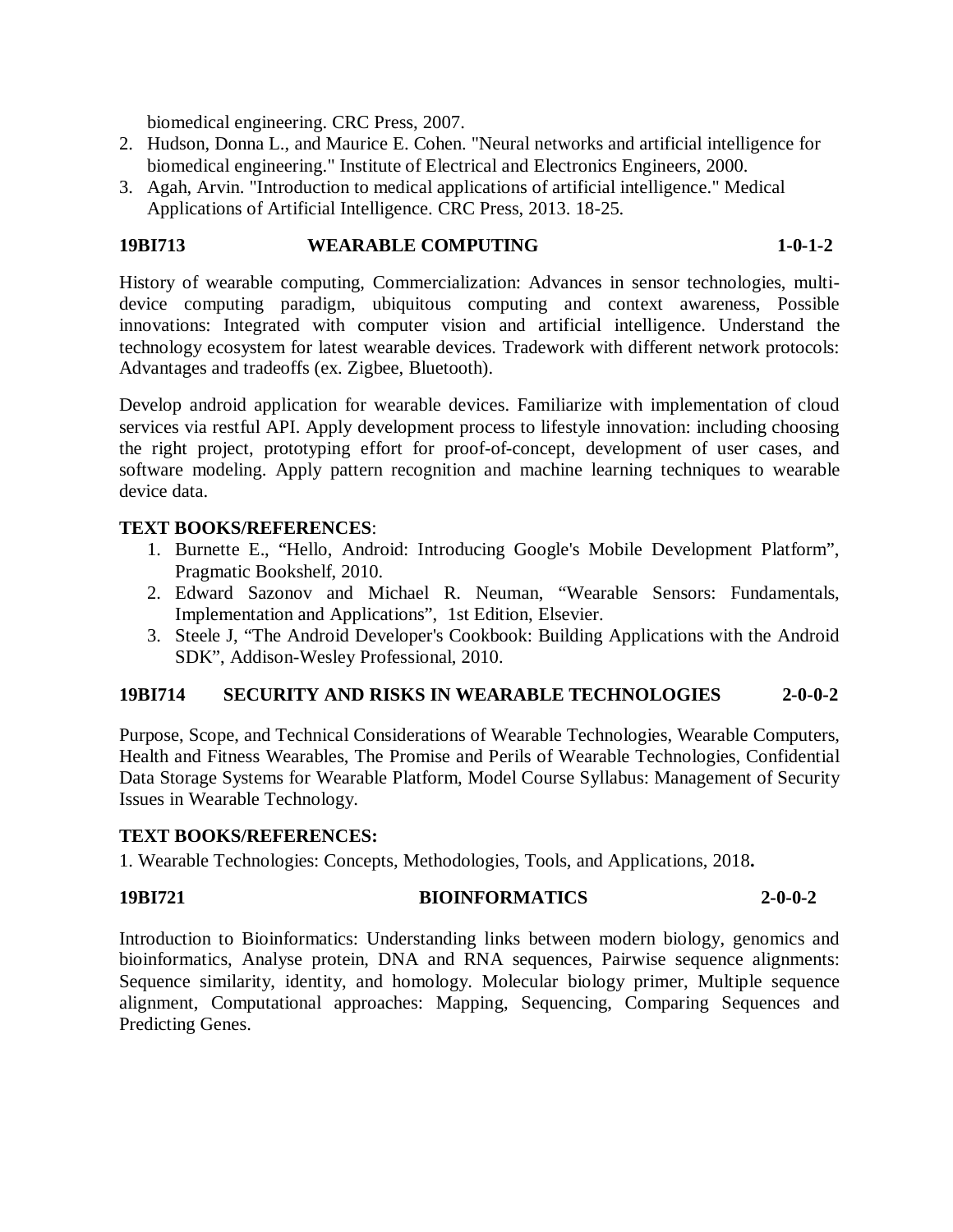Introduction to Advanced Bioinformatics techniques.Hands-on in algorithms for solving various biological problems.

# **TEXTBOOKS / REFERENCES:**

- 1. Claverie, J.M. and Notredame C. 2003 Bioinformatics for Dummies. Wiley Editor.
- 2. Neil C. Jones and Pavel A. Pevzner, "An Introduction to Bioinformatics Algorithms", MIT Press, 2005.
- 3. Baldi, P. and Brunak, S. 2001 Bioinformatics: The machine learning approach, The MIT Press.
- 4. Setubal, J. and Meidanis, J. 1996 Introduction to Computational Molecular Biology. PWS Publishing Co., Boston.
- 5. Steffen Schulze-Kremer, "Molecular Bioinformatics: Algorithms and Applications", Walter de Gruyter, 1996.
- 6. Gary Benson, Roderic Page (Eds.), "Algorithms in Bioinformatics", Springer International Edition, 2004.
- 7. Edward H Shotliffe, Biomedical informatics, Springer, Fourth edition, 2013

# **19BI722 CLINICAL ENGINEERING 2-0-0-2**

Medical Device Design and Regulation: Product Development, Testing, Usability/Compatibility Assessment, Clinical Trials & Investigational Research (human use), Human Factors ,Ergonomics, Design Considerations for use in the Healthcare Environment vs. Home, etc.

Overview of Current Technology and Applications: Acute Care, Operating Room & Anesthesiology, Hemodialysis, Imaging and Radiation Therapy, Lasers, Laboratory, Physiology & Cardiology, Infusion Devices and General Medical, Telehealth, RTLS.

Healthcare Environment Design and Support: Utility Systems Design (power, HVAC medical gas, water), Building Design and Construction/Renovation & Special Environments, Safety, Radiation Safety, MRI Safety, EMI/RFI, Laser Safety, Laboratory Safety, Construction Safety, Electrical Safety, Hazardous Materials, Sanitation and Infection Prevention, Disaster Planning/Emergency Preparedness.

Medical Technology Lifecycle Management: Healthcare Codes, Standards, Regulations, and Accreditation, Strategic Capital Planning, Equipment Assessment and Evaluation, Medical Device Procurement, Project Management, Technology Lifecycle & Costs.

# **TEXT BOOKS/REFERENCES:**

- 1. Dyro, Joseph, ed. Clinical engineering handbook. Elsevier, 2004.
- 2. Atles, Leslie R., ed. A practicum for biomedical engineering and technology management issues. Kendall/Hunt Publishing Company, 2008.

# **19BI723 MEMS AND NEMS SENSORS AND APPLICATIONS 2-0-0-2**

MEMS history, overview of the different types of MEMS and microsystems.Smart systems and 3D architectures.Current state of the art and trends at the academic and industrial levels.Market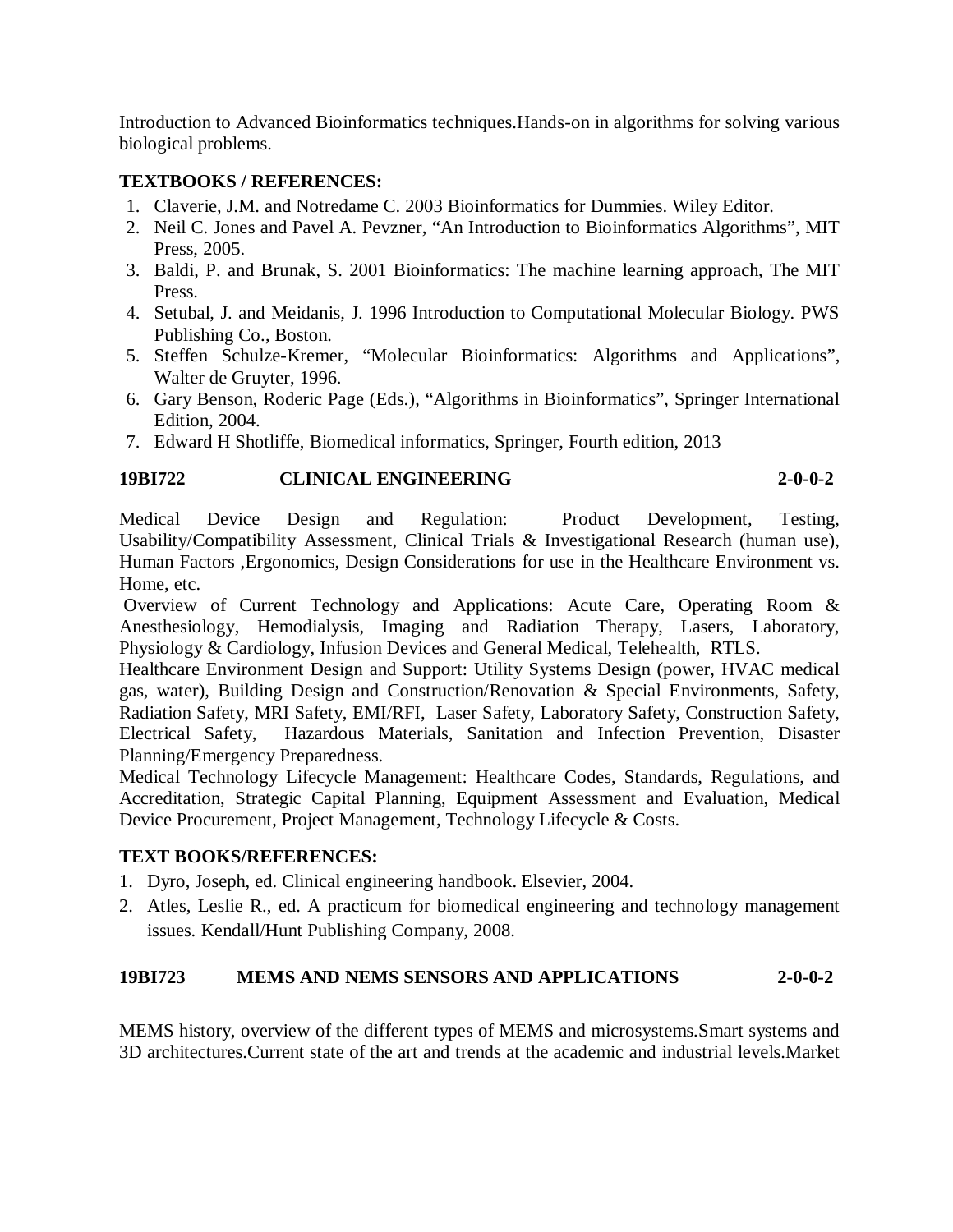players and forecasts. Transducing principles review: Detection (capacitive, piezoresistive, thermal) and actuation (thermal, electromagnetic, electrostatic, piezoelectric) principles of common MEMS devices. MEMS Sensors: Introduction to motion sensors, 3D accelerometers, gyroscopes, pressure sensors, microphones, resonators, CMOS integration, multi-parametric sensor devices. MEMS Actuators and Optical MEMS: Electrostatic and magnetic actuators; MOEMS in Consumer Electronics and Mobile (Micromirrors and Arrays, Scanners, Projectors, Displays, MEMS Spectrometers and Optical Filters); MOEMS in Telecommunications (Optical Switches, Tunable Lasers, Filters and Variable Optical Attenuators). MEMS Thermal and Gas Sensors:Thermal flow sensors and accelerometers, capacitive, resistive, catalytic, FET, optical, silicon micromachined vapor and gas sensing devices, micro-analytical instruments for gas detection. RF-MEMS: RF resonators for filters, frequency sources, time reference, and sensors.

NEMS: Introduction to Nano electro mechanical systems with particular emphasis on physical, chemical and biological sensors. Packaging: Die level vs. wafer level, packaging techniques, hermetic packaging, Through Silicon Vias (TSVs), 3D-integration. Power MEMS: Overview of micro power sources, batteries and solar cells vs. MEMS based devices, energy harvesting (thermal, mechanical and chemical).

# **TEXT BOOKS/REFERENCES:**

- 1. Stephen Senturia (Editor in chief), MEMS Reference Shelf, Springer, 2010 and later.
- 2. Advanced Micro &NanoSystems, Wiley-VCH book series, 10 volumes, 2004 and later.
- 3. Thomas B. Jones, Nenad G. Nenadic, Electromechanics and MEMS, Cambridge University Press, 2013.
- 4. Gregory T.A. Kovacs, Micromachined Transducers Sourcebook, McGraw-Hill, 1998, 911 pp.
- 5. Marc Madou, Fundamentals of Microfabrication and Nanotechnology, 3rd Edition, CRC Press, 2011.
- 6. Manouchehr E. Motamedi, MOEMS : Micro-opto-electro-mechanical systems, 2005.

# **19BI724 REHABILITATION ENGINEERING 2-0-0-2**

Introduction Types of Physical Impairments, Principles of Rehabilitation, Motor, Sensor and Communication Disorders; Intelligent Prosthetic Knee & Arm, Advanced Automatic Prosthetics and Orthotics.

Prevention and Cure of Visual Impairment, Electronics Travel Appliances, Path Sounder, Laser Cane, Ultrasonic Torch and Guide, Light Probes, Obstacle Sensors, Electro Cortical Prosthesis, Classification; Subjective and Objective Measurement Methods, Characterizing Human Systems, Sub, Systems and Assertive Devices; Biomaterials Outlook for Organ Transplant, Design Considerations Evaluation Process; Engineering Design of Artificial Heart and Circulatory Assist Devices, Implementation and implantation Aspects; Computer Application in Rehabilitation Engineering; Interfaces in Compensation for Visual Perception and Improvement of Orientation and Mobility, Rehabilitation Aids for Mentally Impaired.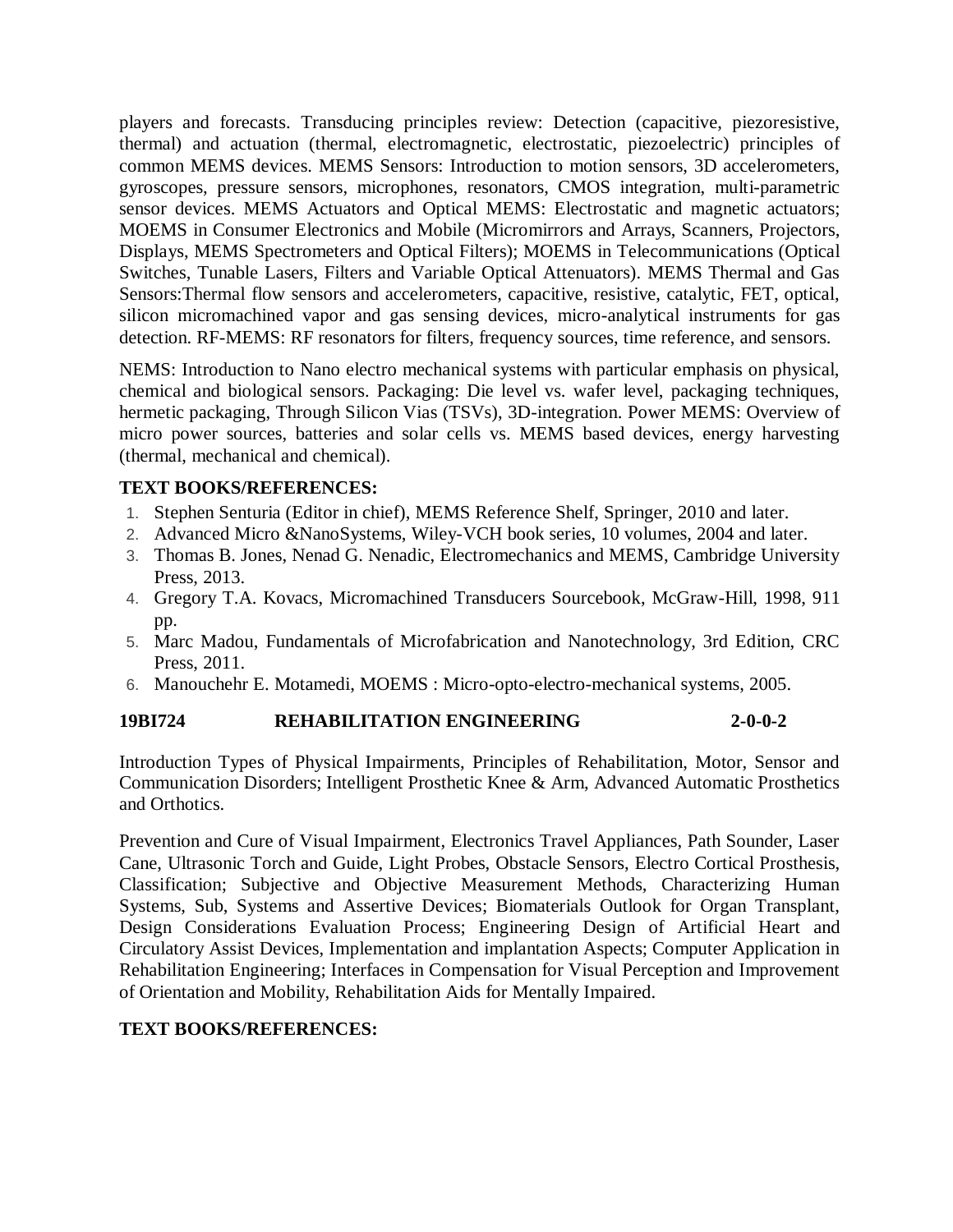- 1. Ballabio, E., ImmaculadaPlacencia-Porrero, and R. Puig de la Bellacasa, eds. Rehabilitation Technology: Strategies for the European Union: Proceedings of the 1st TIDE Congress, 6-7 April 1993, Brussels. Vol. 9. IOS Press, 1993..
- 2. Bronzino, Joseph D. Biomedical engineering handbook. Vol. 2. CRC press, 1999.

# **19BI725 ADVANCED BIOMEDICAL INSTRUMENTATION 2-0-0-2**

Laser: Principle, Materials and Types, Future of medical lasers and fiber optics, Tissue response to lasers: Optical and Thermal, Monitoring methods. Ultraviolet radiation: uses and effects, Ultraviolet for photobiological studies, Tissue response. Laser for UV photobiological studies: Physics of Ultraviolet laser ablation. Therapeutic and Diagnostic applications of lasers - Ophthalmology, Dentistry, Urology, Neurosurgery, Dermatology, Orthopedics, Angioplasty, Cardiology, and Surgery diffused optical tomography.

Biomedical Photonics: Optical property of tissue, Light-tissue interaction, basic instrumentation in photonics, Biomedical diagnosis, Lasers for biophotonics: Intervention and Treatment techniques.

# **TEXTBOOKS / REFERENCES:**

- 1. Markolf H. Niemz, "Laser-Tissue Interactions: Fundamentals and Applications", Third edition, Springer 2007.
- 2. Thyagarajan K, Ajoy K, Ghatak A, "Lasers Fundamentals and Applications, Second edition", Springer 2010.
- 3. Tuan Vo-Dinh, "Biomedical Photonics Handbook", CRC Press, 2003
- 4. R.S. Khandpur, "Handbook of Biomedical Instrumentation", McGraw Hill Education, Third Edition, 2014

#### **19BI726 BIOSTATISTICS 2-0-0-2**

Data in Biology: Development in Biostatistics, Samples and Populations, Techniques of 2 Sampling (random and stratified), Sampling and Non-sampling Errors, Variables in Biology, Accuracy, Precision, Univariate and Bivariate Frequency Distributions and their Graphical Representations; Measures of Central Tendency: Arithmetic, Geometric and

Harmonic Means, Mode, Median and Partition values; Measures of Dispersion: Range, Standard Deviation, Coefficient of Variance and Covariance; Moments: Raw and Central Moments and theirnbf Relationships., Measures of Skewness: Pearson"s, Bowley"s and Kelly"s Coefficients of skewness; Coefficient of skewness using moments, Measures of Kurtosis.

Hypothesis Testing: Sampling Distributions and Standard Error, Null and Alternate Hypothesis, Basic Concept of Type I and Type II Errors, Concept of Confidence Interval Estimation, Large Sample Tests for Single Mean and Difference of Means, Single Proportion and Difference of Proportions; Student's t-distribution: Test for Single Mean, Difference of Means and Paired t- test, chi-square Distribution: Tests for Goodness of Fit, Independence of Attributes and Homogeneity, F-distribution, One-way and Two-way Analysis of Variance (ANOVA); Non-parametric Analysis: Sign and Run Tests.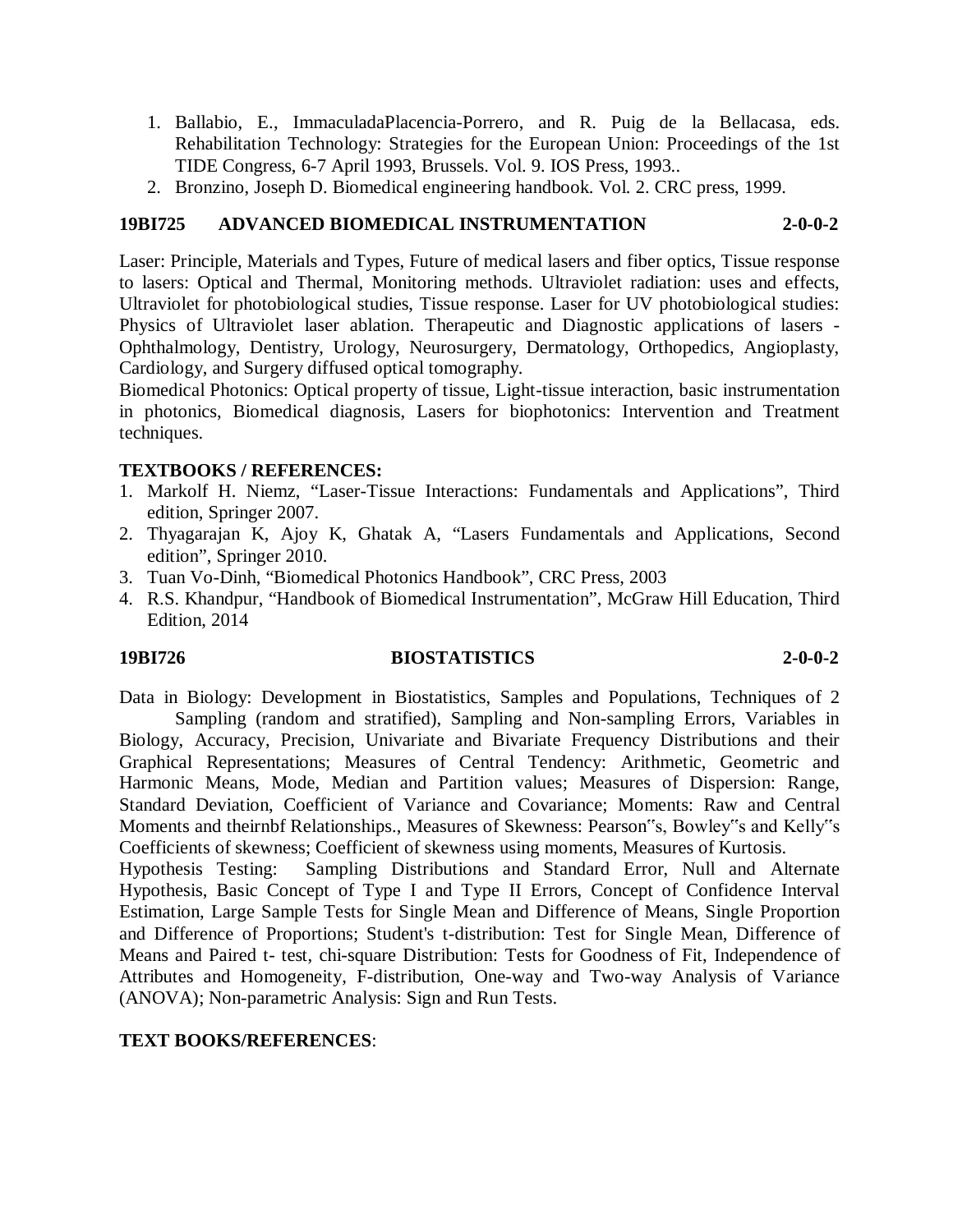- 1. Primer of Biostatistics, 7th edition (2011), Stanton Glantz, McGraw-Hill Medical. ISBN13: 978-0071781503.
- 2. Biostatistics: A Foundation for Analysis in the Health Sciences, 10th edition (2013), Wayne W Daniel and Chad L. Cross, Wiley. ISBN-13: 978-1118302798.
- 3. Principles of Biostatistics, 2nd edition (2000), Marcello Pagano and KimberleeGauvrean, Thompson learning. ISBN-13: 978-0534229023. 4. Biostatistical Analysis, 5th edition (2009), Jerrold H. Zar, Pearson. ISBN-13: 978- 0131008465.

# **19BI731 OVERVIEW OF TELEMEDICINE FOR HEALTHCARE APPLICATIONS 1-0-0-1**

Communication Networks and Services; Scope, Benefits and Limitations in Telemedicine, Basic telehealth technology and status quo: current technologies and service delivery systems; Sensing and transfer of data in telemedicine, Telemedicine standards, Mobile telemedicine, Internet applications in telemedicine, Ethical and Legal aspects of telemedicine. Future trends in Healthcare Technology. Evaluate opportunities to improve e-service initiatives.

## **TEXT BOOKS/REFERENCES:**

- 1. Norris, Anthony Charles, and A. C. Norris. Essentials of telemedicine and telecare. Chichester: Wiley, 2002.
- 2. B.Fong, A.C.M Fong A.C.M and C.K. Li. Telemedicine technologies: Information technologies in medicine and telehealth. John Wiley & Sons, 2011.
- 3. Wootton R. Craig, J., Patterson, V., Introduction to Telemedicine. Royal Society of Medicine Press Ltd, 2006
- 4. H. Eren and J. G. Webster, eds. Telemedicine and electronic medicine. CRC Press, 2015.

# **19BI741 INTRODUCTION TO BIOCOMPATIBLE MATERIALS 0-1-0-1**

Introduction; Classes of Materials Used in Medicine: Metals, Polymers, FRPs, Fabrics, Nanocomposites, Bioresorbable and Bioerodible Materials, Ceramics, Glasses; Host Reactions to Biomaterials: Biocompatibility, Implant Associated Infection; Testing of Biomaterials: in vitro Assessment, in vivo Assessment, Blood Materials Interactions; Design of Materials for Biomedical Application: Cardiovascular, Dental implants, Orthopedic Application, Skin, Ophthalmologic Applications, Wound Healing, Sutures, Biomedical and Biosensors; Implantation Techniques for Soft Tissue and Hard Tissue Replacements; Problems and Possible Solutions in Implant Fixation; Failure Analysis of Medical Devices and Implants.

- 1. Buddy D. Ratner, Allan S. Hoffman, Frederick J. Schoen, Jack E. Lemons. Biomaterials Science: An Introduction to Materials in Medicine, Academic Press, 2004, USA
- 2. J.B. Park and J.D. Bronzino. Biomaterials: Principles and Applications. CRC Press. 2002. ISBN: 0849314917 Reference Books
- 3. T. M. Wright, and S. B. Goodman. Implant Wear in Total Joint Replacement: Clinical and Biologic Issues, Material and Design Considerations. American Academy of Orthopaedic Surgeons, 2001.